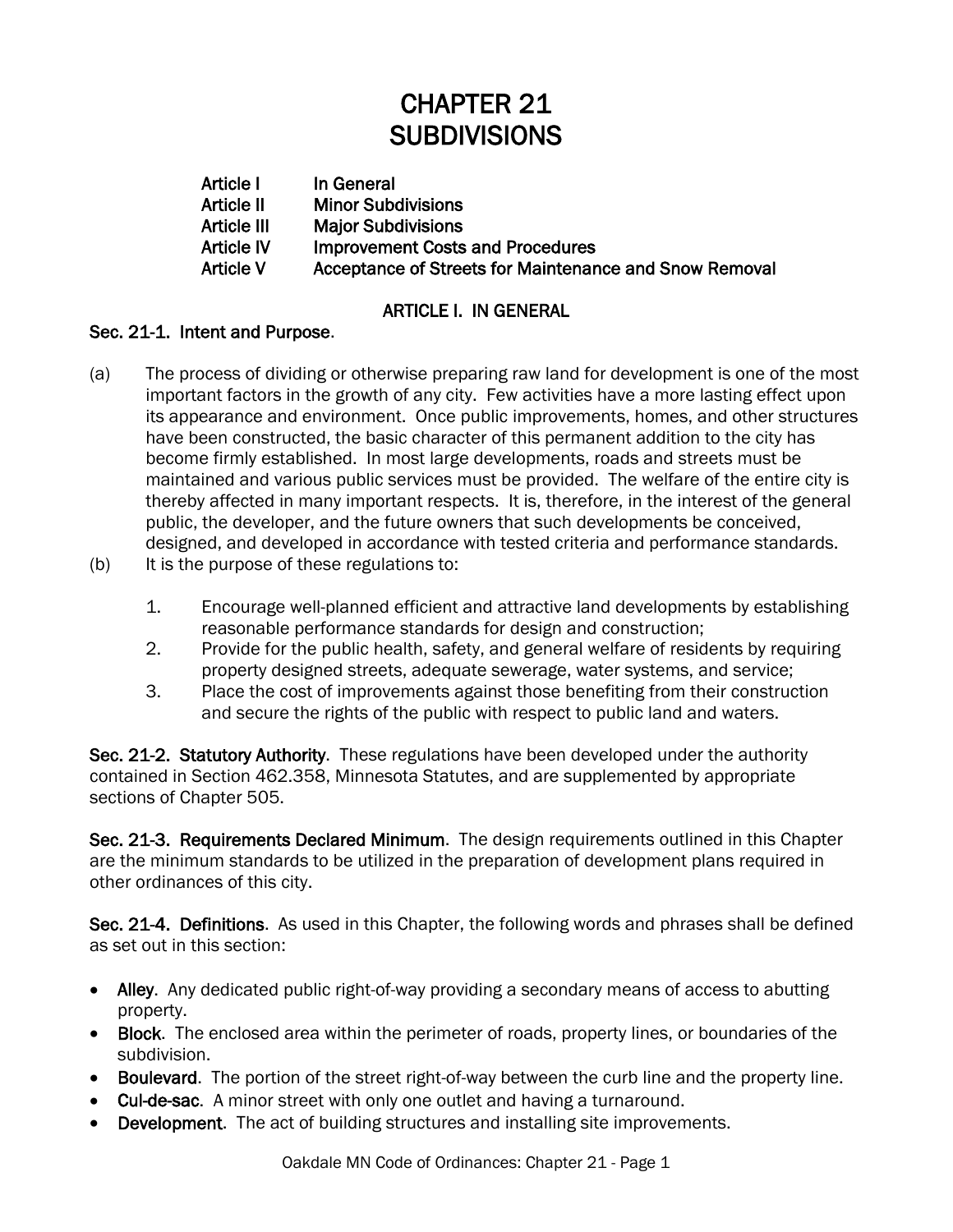- Easements. A grant by an owner of land for a specific use by persons other than owner.
- Lot. A parcel or portion of land in a subdivision or plat of land, separated from other parcels or portions by description as on a subdivision or record of survey map, for the purpose of sale, lease, or separate use therefore.
- Major Subdivision. A subdivision of a parcel or parcels of property in which more than one additional parcel or lot is created in unplatted lands or more than two (2) additional parcels or lots are created in platted lands.
- Minor Subdivision. A subdivision of a parcel or parcels of property in which no more than one additional parcel or lot is created in unplatted lands, or no more than two (2) additional parcels or lots are created in platted lands. Minor subdivisions shall include the combination of two (2) or more lots or parcels which necessitates a change in any property line(s) of the combined parcels or lots.
- Owner. An individual, firm, association, syndicate, co-partnership, corporation, trust, or any other legal entity having sufficient proprietary interest in the land sought to be subdivided to commence and maintain proceedings to subdivide the same under these regulations.
- Pavement Width. The distance measured perpendicular to the direction of the road between the face of curbs or gutter line.
- Pedestrian Way. A public right-of-way across or within a block, to be used by pedestrians.
- Person. Any individual, firm, association, syndicate or partnership, corporation, trust, or any other legal entity.
- Plat. A map or drawing which graphically delineates the boundary or land parcels for the purpose of identification and record of title. The plat is a recorded legal document and must conform to all Minnesota State laws.
- Private Street. A street serving as a vehicular access to two (2) or more parcels of land which is not dedicated to the public but is owned by one or more private parties.
- Right-of-Way. The land covered by a public road or land dedicated for public use or for certain private use such as land over which a power line passes.
- Street. A way for vehicular traffic, whether designated as street, highway, thoroughfare, parkway, throughway, road, avenue, boulevard, lane, place, drive, court, or otherwise designated.
- Street Width. The shortest distance between the lines delineating the right-of-way of the street.
- Subdivider. The owner, agent, or person having control of such land as the term is used in this Chapter.
- Subdivision. The division of a parcel of land into two (2) or more lots or parcels, or any combination of two (2) or more lots or parcels which necessitates a change in any property line(s) of the combined lots or parcels, for the purpose of transfer of ownership or building development. The term includes resubdivision and, when appropriate to the context, shall relate to the process of subdividing or to the land subdivided.

Sec. 21-5. Compliance Prerequisite to Building Permit. No building permit shall be issued for any construction, enlargement, alteration, repair, demolition, or moving of any building or structure on any lot or parcel until all the requirements of this Chapter have been fully met.

Sec. 21-6. Violations. Any person, who violates any of the provisions of this Chapter, or who sells, leases, or offers for sale or lease any lot, block or tract of land herewith regulated before all the requirements of these regulations have been complied with, shall be guilty of a misdemeanor, or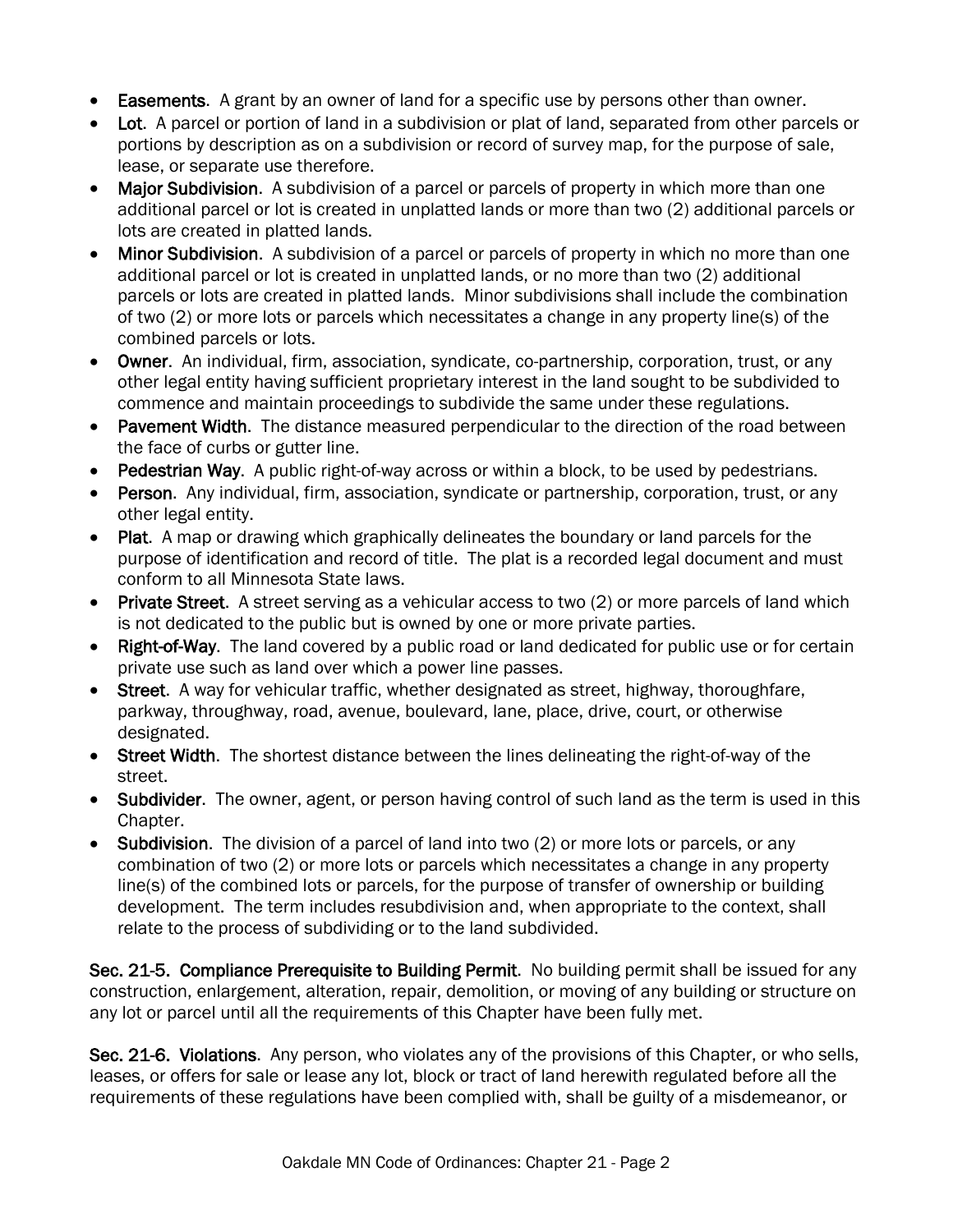upon conviction thereof be subject to fine and/or imprisonment. Each day that a violation is permitted to exist shall constitute a separate offense.

Sec. 21-7. Severability. It is hereby declared to be the intention of the City Council that the several provisions of this Chapter are separate in accordance with the following:

- (a) If any court of competent jurisdiction shall adjudge any provision of this Chapter to be invalid, such judgment shall not affect any other provision of this Chapter not specifically included in said judgment.
- (b) If any court of competent jurisdiction shall adjudge invalid the application of any provision of this Chapter to a particular property, building, or structure, such judgment shall not affect other property, building, or structures.

# Sec. 21-8. Variances.

- (a) **Authorized.** The City Council may consider requests for variances to this Chapter if it can be demonstrated that an unusual hardship on the land exists; the intent of this chapter is achieved; and the variance is not detrimental to the health and safety of the public.
- (b) Procedure.
	- (1) An application for a variance shall be filed with the city office and shall state the exceptional conditions and the peculiar and practical difficulties claimed as a basis for a variance.
	- (2) The application shall be referred to the Planning Commission for their review and comment. The Planning Commission shall refer the application and their recommendations to the City Council within thirty (30) days following receipt of the variance application.
	- (3) The City Council, acting as a board of appeal, shall consider the application at its next regular meeting after receipt of the Planning Commission recommendations. It may act to grant or deny, or it may postpone.
	- (4) In any case, it must act to grant or deny within sixty (60) days of receiving such application from the Planning Commission unless the applicant agrees to an extension.
	- (5) If a variance is denied by motion of the City Council, such motion shall constitute a finding and determination by the City Council that the condition required for approval does not exist.

## Sec. 21-9. General Regulations.

- (a) All developments of land within this city hereafter submitted for approval under the zoning and PUD ordinances, shall comply with the regulations of this Chapter.
- (b) All subdivision, re-subdivision or existing plats, and registered land surveys shall comply with the regulations of this Chapter. The Washington County Register of Deeds shall not record any deed for a subdivision, re-subdivision or registered land survey that does not have the city's authorization to do so, in the form of a stamp, on the face of the deed.
- (c) In order to process applications for subdivision where conditions are well defined thereby releasing the subdivider from strict compliance with the regulations that apply to major subdivisions or platting, the classification of minor subdivision is created. A subdivider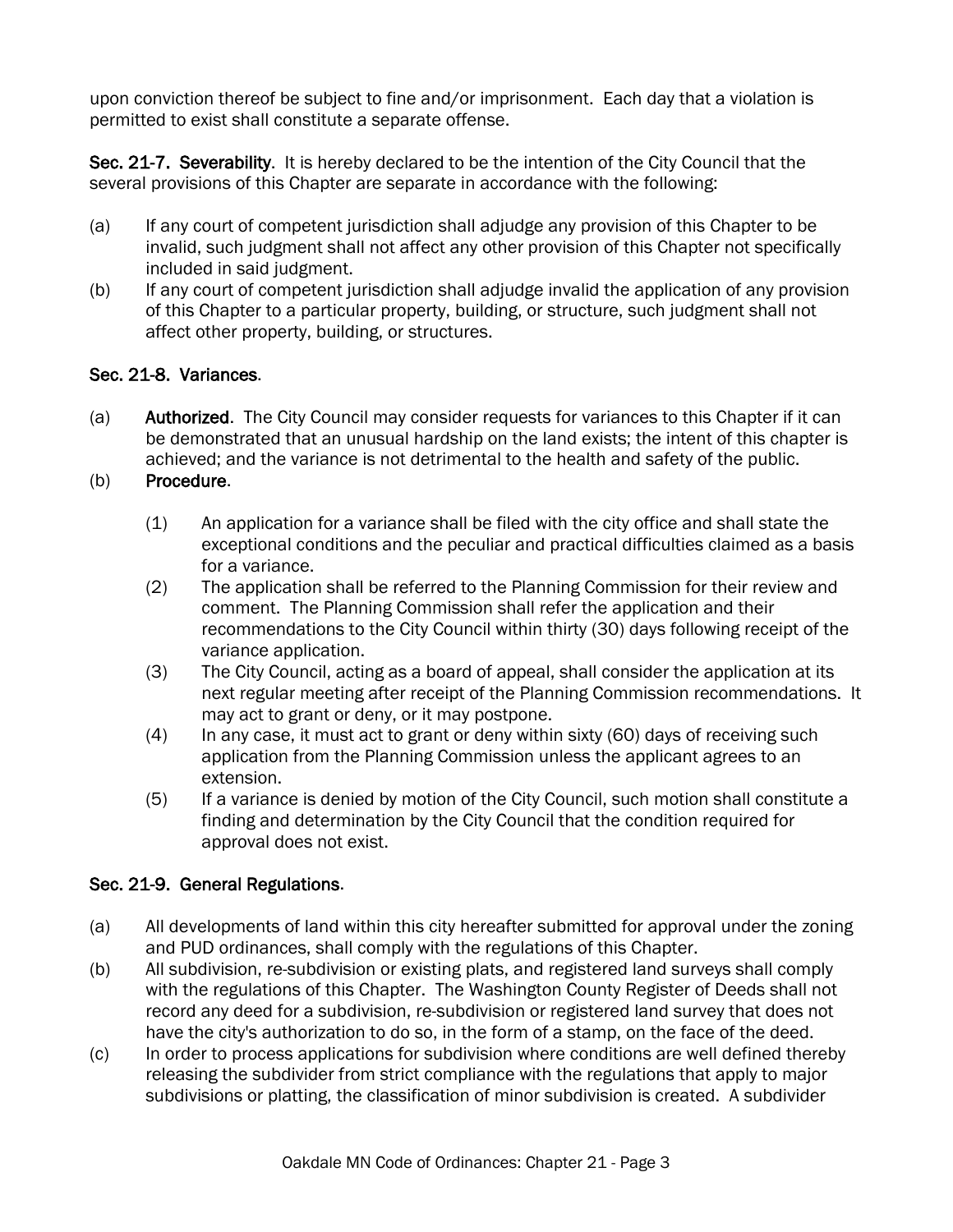may proceed to solicit approval of a plan under the procedure for minor subdivisions if the subdivider's parcel(s) of property meets the definition of a minor subdivision.

- (d) In allowing a subdivider to proceed under the classification minor subdivision, it is not the intent of the City Council to circumvent the purpose of these regulations.
- (e) Single Family Lot Divisions: Subdivision requests to create additional single family residential lots from lots already guided and zoned for single family residential use will be considered on a case-by-case basis. Flag shaped lots are prohibited as a means of dividing a parcel because of minimum lot width requirements. The applicant shall make every effort to assemble adjoining property under joint agreement to subdivide or covenant to do so at the time of sale, as applicable. Owners proposing subdivisions where there exists adjoining land, which may be assembled and subdivided, must factor this into any request and submit a concept plan(s) to show how neighboring property could be accessed. Special attention must be made to allow for the efficient delivery of public services, as determined by the city.
- (f) An application to subdivide property located in an approved Small Area Plan must include all other property owned by the fee owner of the property being proposed for subdivision if the other property is also located in the approved Small Area Plan regardless of whether the other property is currently being proposed for subdivision or development. The subdivision application must contain sufficient detail to demonstrate how the other property can be developed or subdivided in the future in a manner that is compatible with the development on the property being proposed for subdivision and in a manner that conforms with the Small Area Plan, the Comprehensive Plan designation, and the zoning classification of the other property. Final subdivision or development of the other property may be accomplished in phases. (Ord. 865, 12/08/20)

#### Sec. 21-10. Land Dedication.

- (a) For the purposes of this section, "subdivision" shall be defined in accordance with Minnesota Statutes, Section 462.352, Subdivision 12, as follows: The separation of an area, parcel or tract of land under single ownership into two or more parcels, tracts, lots or long-term leasehold interests where the creation of the leasehold interest necessitates the creation of streets, roads or alleys, for residential, commercial, industrial or other use, or any combination thereof, except those separations:
	- (1) Creating cemetery lots;
	- (2) Resulting from court orders, or the adjustment of a lot line by the relocation of a common boundary.
- (b) The development of any subdivisions may create a need for land for public use. The City Council may, therefore, require, pursuant to the authority granted to municipalities under Section 462.358, Subdivision 2b of Minnesota Statutes, a reasonable portion of the total project land area to be dedicated to the city or preserved for public use as parks, playgrounds, trails or open space; provided that (1) the city may choose to accept an equivalent amount in cash from the developer for part or all of the portion required to be dedicated to such public uses or purposes based on average fair market value of the unplatted land no later than at the time of final approval, (2) any cash payments received shall be placed in a special fund and used only for the purposes for which the money was obtained, (3) in establishing the reasonable portion to be dedicated, the city may consider the open space, park, recreational or common areas and facilities which the applicant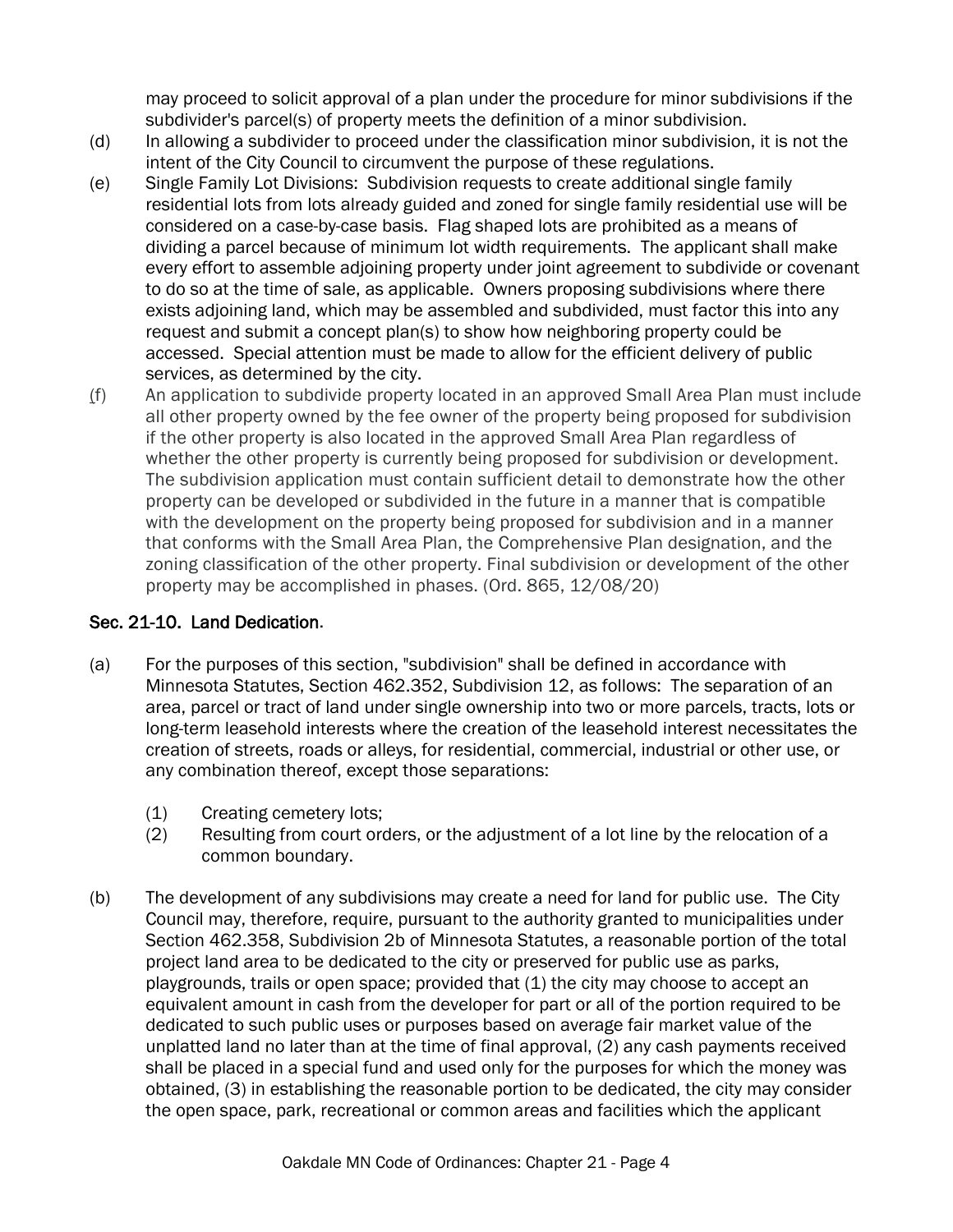proposes to reserve for the subdivision, and (4) the city reasonably determines that it will need to acquire that portion of land for the purposes stated herein as a result of approval of the subdivision.

- (c) The owner or developer of any parcel of land zoned for single family residence and has located thereon one or more single family dwellings shall, when subdividing said parcel into additional lots, receive credit for the existing dwellings.
- (d) In determining the amount of land or cash which an owner or developer of residential property shall be required to contribute for public use, the formula shall be in accordance with the current Park Dedication Fee schedule.
- (e) In those cases where a resubdivision of a parcel on which a dedication of land or cash has previously been made in connection with a prior subdivision but on which an additional cash dedication is required under the resubdivision, credit shall be given for the prior dedication.
- (f) The development of any subdivision may create a need for land and public streets, roads, sewers, electric, gas and water facilities, storm water drainage and holding areas or ponds and similar utilities and improvement. The City Council, may therefore require, pursuant to the authority granted to municipalities under Section 462.358, Subdivision 2b of Minnesota Statutes, that a reasonable portion of the total project land area be dedicated to the city for public streets, roads, sewers, electric, gas and water facilities, storm water drainage and holding areas or ponds and similar utilities improvements.
- (g) The City Council, at its discretion, may waive or reduce the requirements of this section when the subdivision includes a city-assisted development or redevelopment area where the requirements would create a financial hardship for the project.

Sec. 21-11. Registered Land Surveys. All registered land surveys shall be filed subject to the same procedure for the filing of a plan for platting purposes. The standards and requirements set forth in these regulations shall apply to all registered land surveys. Unless the governing body shall approve, a registered land survey shall not be used to divide a parcel of land into lots for the purpose of transfer of ownership or building development, if any of the tract do not have the required frontage on a dedicated public street.

Sec. 21-12. Conveying Land in Unapproved Subdivisions. No conveyance of land to which this regulation is applicable shall be filed of record, if the land is described in the conveyance by metes and bounds or by reference to an unapproved registered land survey made after April 21, 1961, or to an unapproved plat. The foregoing provision does not apply to a conveyance if the land described:

- (a) Was a separate parcel of record November 19, 1965?
- (b) Was the subject of a written agreement to convey entered into prior to such time?
- (c) Is subdivided under the procedure for minor subdivision?
- (d) Was a separate parcel of not less than two and one-half  $(2\ 1/2)$  acres in area and one hundred fifty (150) feet in width on January 1, 1966, or is a single parcel of land of not less than five (5) acres and having a width of not less than three hundred (300) feet?

The fact that a conveyance is eligible for recording pursuant to one of the exceptions enumerated in this section does not exempt a subdivision from compliance with any other applicable requirement of this Chapter.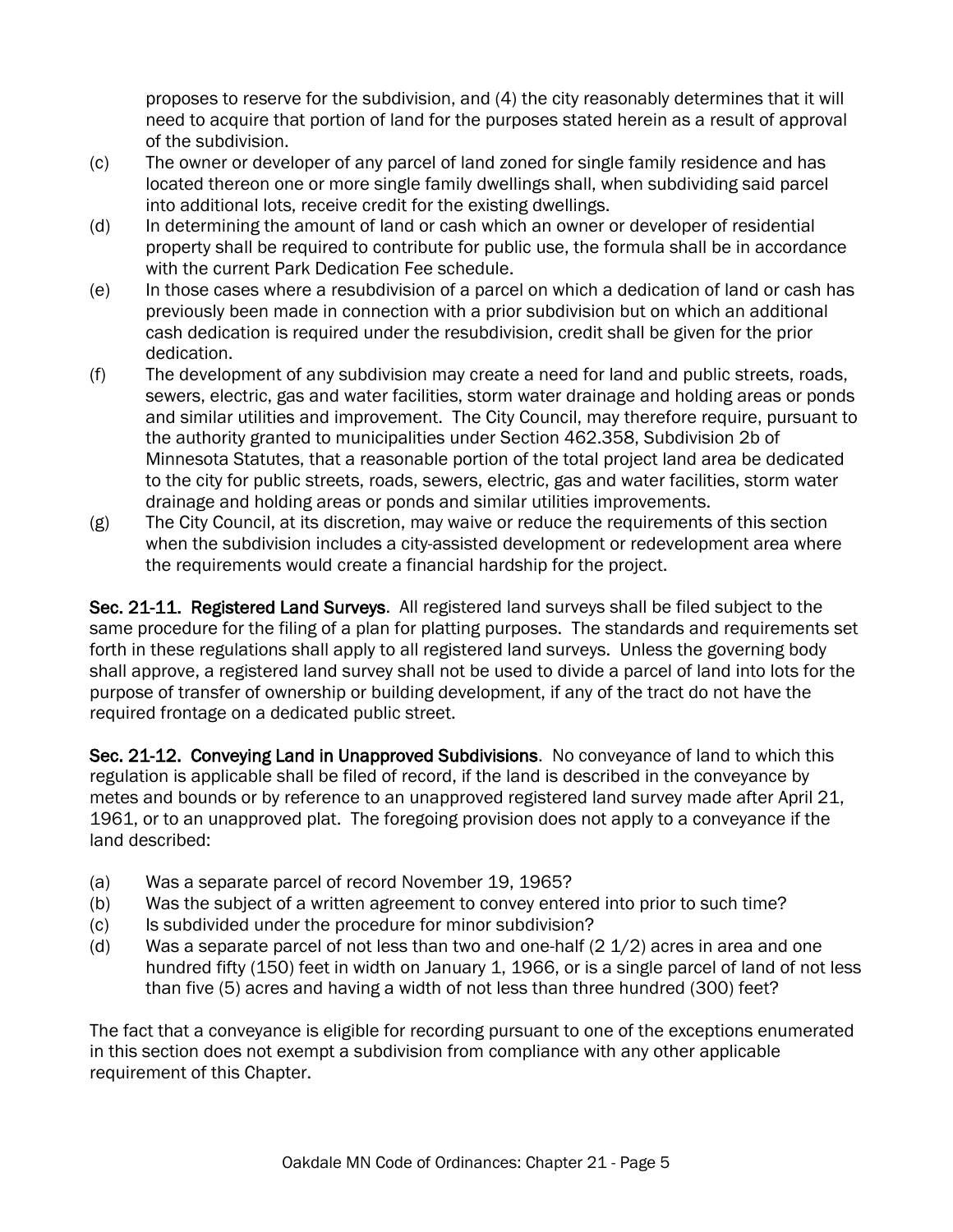## Sec. 21-13. Lot Splits for Two-family Dwelling Units

- (a) If the conditions of this Chapter are met, a lot upon which a two-family dwelling exists, or if to be constructed, may be split along the party wall to allow for individual ownership of each unit. The newly created lots shall each be in compliance with the minimum lot width and area requirements of the Zoning Code.
- (b) All of the following conditions must be met before a lot split described in (a) of this section may be approved:
	- 1. The property and structure must be able to be easily split into two (2) substantially equal sections.
	- 2. The structure must meet current building code standards for firewall separation. This shall also apply to existing structures.
	- 3. Separate utility services must be provided. If the property is already provided with a single one-inch or larger water service, this water service may be separated at the property line by installing a wye and two additional curb stops and boxes on the home side of the existing curb stop and box. If, however, in the opinion of the Building Official, it is feasible to make a second water service connection to the existing main, the existing water service shall not be split at the property line. If the existing water service is smaller than one-inch diameter, a separate service connection shall be made to the city watermain. If a lot is intended to be used for a two-family dwelling unit under separate ownership and the public water system is under construction, reconstruction or if the street is under reconstruction making access to the water system feasible, separate services shall be extended to the lot at that time. Separate sanitary sewer service may be provided by splitting an existing sanitary sewer service at the property line with a wye and two (2) cleanouts. However, if conditions exist as stated above for water services making extension of separate services from the city sewer system feasible, such extension shall be made.
	- 4. Deed restrictions shall be recorded with the property requirements that the structure shall have a uniform exterior appearance in terms of color, design and maintenance.
	- 5. Deed restrictions shall be recorded with the property that if one unit is burned or destroyed, it shall be reconstructed in a uniform appearance, and if both units are burned or destroyed, minimum lot widths shall then prevail for a single-dwelling home. A double dwelling may be rebuilt meeting the original conditions of this section.
	- 6. Any disputes shall be submitted to binding arbitration according to the rules of the Minnesota Arbitration Association.
	- 7. Any other conditions shall be imposed that the city deems necessary to assure compatibility with surrounding structures or to assure a reasonable division of property.

# ARTICLE II. MINOR SUBDIVISION

Sec. 21-14. What Constitutes. A minor subdivision is a subdivision of a parcel or parcels of property in which no more than one additional parcel or lot is created in unplatted lands, or no more than two (2) additional parcels or lots are created in platted lands. A minor subdivision is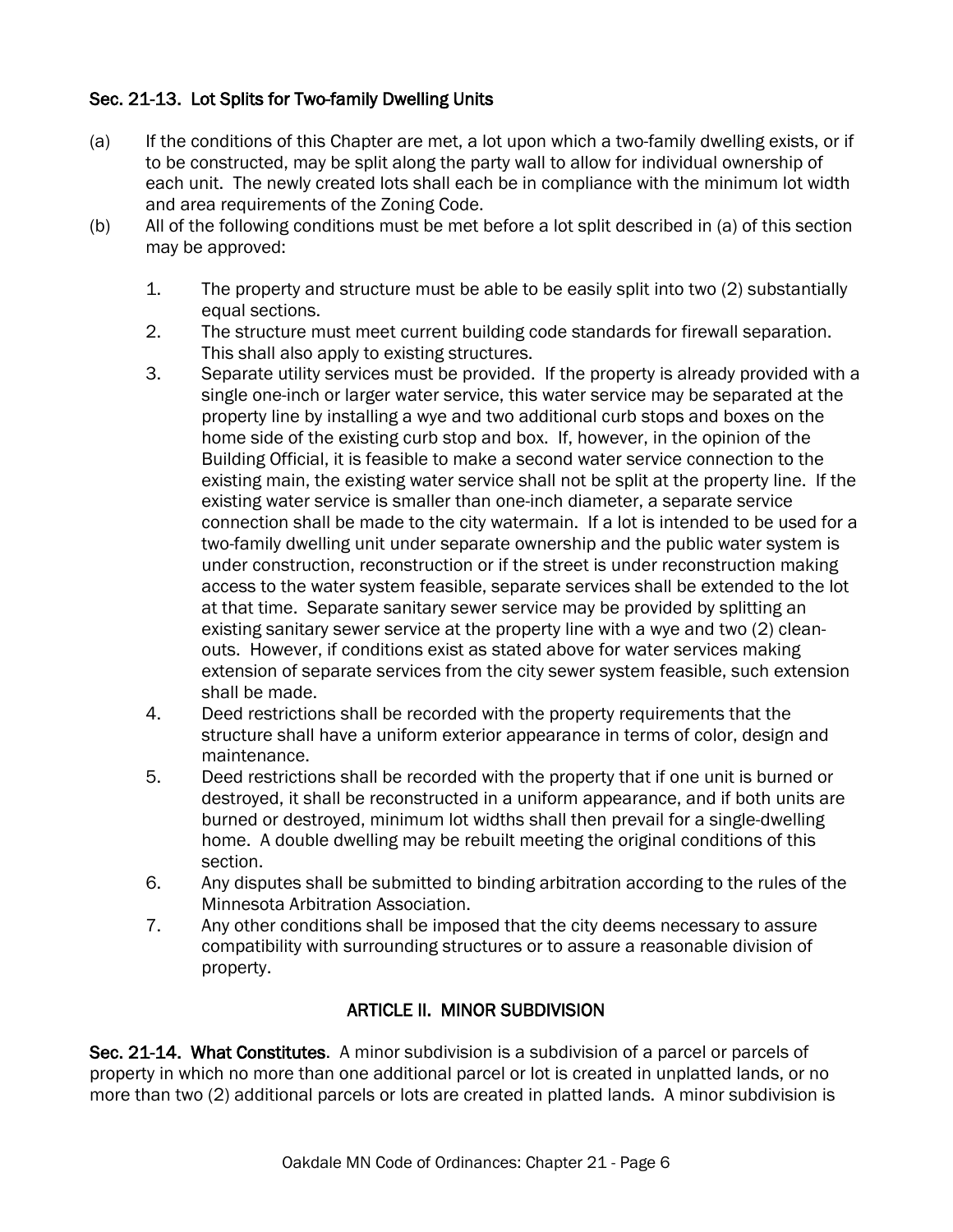also the combination of two (2) or more lots or parcels that necessitate a change in any property line(s) of the combined parcels or lots.

Sec. 21-15. Application, Sketch Plan Required. The subdivider shall make application for a minor subdivision to the Community Development Director on the form provided. At the time of application, the subdivider shall pay the fee determined by the City Council and submit a sketch plan showing the proposed subdivision.

Sec. 21-16. Contents of Sketch Plan. A sketch plan is a drawing (drawn to scale) of a proposed subdivision of a parcel(s) of property which shows clearly and in detail, acceptable to the Planning Commission, any information which may be required by the Planning Commission in order for the Planning Commission and the City Council to make a sound evaluation of the proposal. The sketch plan should include, but not be limited to:

- (a) North point and scale.
- (b) Streets within and adjacent to parcel(s).
- (c) Property dimensions existing and proposed.
- (d) Location of physical features and any structures and the distance of same from the existing and proposed lot line.
- (e) Name(s) of subdivision with lot and block numbers of property platted.

Sec. 21-17. Fee. The fee for a minor subdivision shall be determined by the City Council. The fee shall be used by the city for expenses incurred in connection with processing the minor subdivision.

Sec. 21-18. Referral to Building Official. The City Administrator, or agent, shall provide a copy of the proposed minor subdivision to the Building Official for review and comments.

Sec. 21-19. Referral to Planning Commission. If the City Administrator, or agent, determines that the minor subdivision would result in lots that conform in all aspects to the City Code, including the Zoning Code, the City Administrator, or agent, may approve the minor subdivision without going before the Planning Commission or the City Council. All other requests for minor subdivisions must be referred to the Planning Commission and the City Council.

Sec. 21-20. Planning Commission Action. When the Planning Commission takes action to approve or disapprove a request for a minor subdivision, their action shall be so recorded in their minutes of the meeting and a copy of the minutes together with the application for subdivision shall be furnished to the Administrator, or agent.

Sec. 21-21. Referral to City Council. The Administrator, or agent, shall present copies of the Planning Commission minutes and the application for a minor subdivision to the City Council at their first regular City Council meeting following receipt of the Planning Commission minutes.

Sec. 21-22. Action by Council. The City Council shall consider the recommendations of the Planning Commission and the application for a minor subdivision within thirty (30) days of the date it was referred to them by the Planning Commission. If the minor subdivision is approved by the City Council, the subdivider shall be requested to file the necessary documents recording the subdivision at the Register of Deeds office within ninety (90) days after approval by the City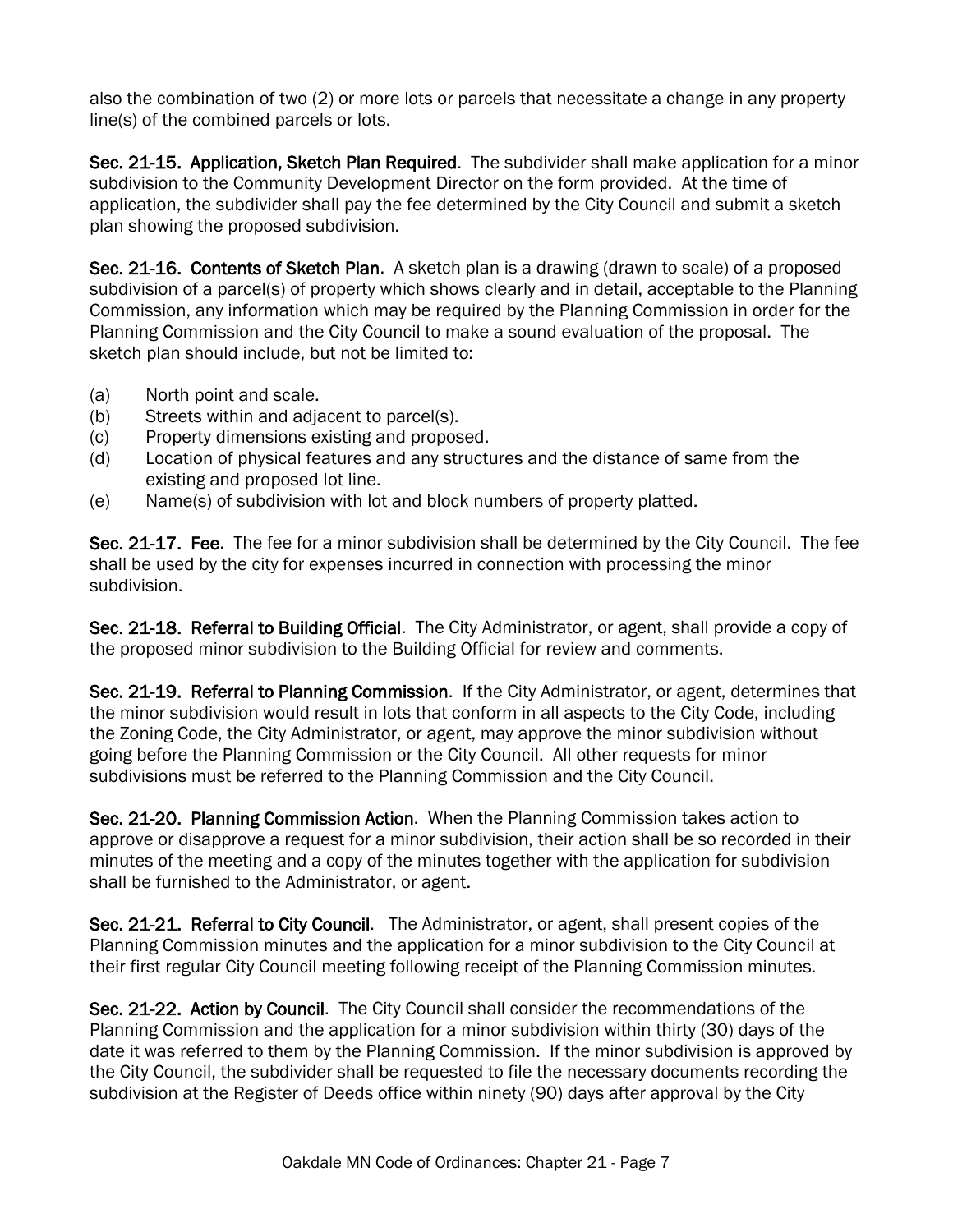Council. If the minor subdivision is not approved by the City Council, the reasons for such action shall be recorded in the regular minutes of the meeting and the applicant so notified.

Sec. 21-23. Deeds and Survey Required. If City Council approval of the minor subdivision has been granted, the subdivider shall be required to furnish the deeds for the approval parcel(s) to the Administrator, or agent, so the City Administrator or agent may stamp and sign them in order that they may be filed at the Register of Deed's office. The subdivider shall also furnish to the Administrator, or agent, a certificate of survey by a registered land surveyor for each parcel included in the approved subdivision before the Administrator, or agent, may stamp and sign the deed(s).

## Sec. 21-24. Lot Splits for Two-Family Dwelling Units.

- (a) If the conditions of this section are met, a lot upon which a two-family dwelling exists, or is to be constructed, may be split along the party wall to allow for individual ownership of each unit. The newly created lots shall each be in compliance with the minimum lot width and area requirements of the Zoning Code.
- (b) All of the following conditions must be met before a lot split described in Subsection (A) of this section may be approved:
	- (1) The property and structure must be able to be easily split into two (2) substantially equal sections.
	- (2) The structure must meet current building code standards for firewall separation. This shall also apply to existing standards.
	- (3) Separate utility services must be provided. If the property is already provided with a single one-inch or larger water service, this water service may be separated at the property line by installing a wye and two additional curb stops and boxes on the home side of the existing curb stop and box. If, however, in the opinion of the Building Official, it is feasible to make a second water service connection to the existing main, the existing water service shall not be split at the property line. If the existing water service is smaller than one inch in diameter, a separate service connection shall be made to the city watermain. If a lot is intended to be used for a two-family dwelling unit under separate ownership, and the public water system is under construction, reconstruction, or if the street is under reconstruction making access to the water system feasible, separate services shall be extended to the lot at that time. Separate sanitary sewer services may be provided by splitting an existing sanitary sewer service at the property line with a wye and two clean-outs. However, if conditions exist as stated above for water services making extension of separate services from the city sewer system feasible, such extension shall be made.
	- (4) Deed restrictions shall be recorded with the property requirements that the structure shall have a uniform exterior appearance in terms of color, design, and maintenance.
	- (5) Deed restrictions shall be recorded with the property that if one unit is burned or destroyed, it shall be reconstructed in a uniform appearance, and if both units are burned or destroyed, minimum lot widths shall then prevail for a single-dwelling home. A double dwelling may be rebuilt meeting the original conditions of this section.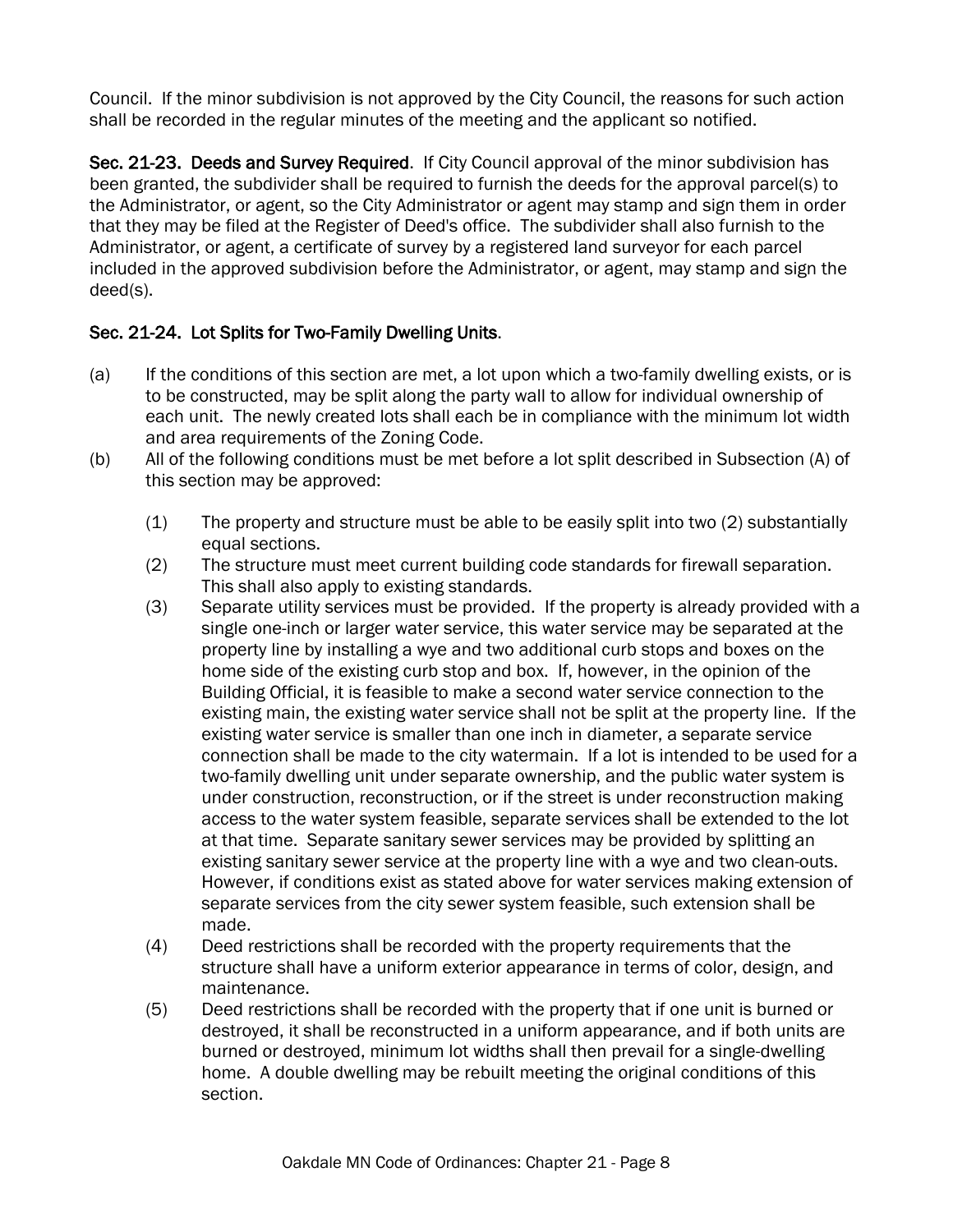- (6) Any disputes shall be submitted to binding arbitration according to the rules of the Minnesota Arbitration Association.
- (7) Any other conditions shall be imposed that the city deems necessary to assure compatibility with surrounding structures or to assure a reasonable division of property.

## ARTICLE III. MAJOR SUBDIVISION

Sec. 21-25. What Constitutes. Major subdivision is a subdivision of a parcel or parcels of property in which more than one additional parcel or lot is created in unplatted lands, or more than two (2) additional parcels or lots are created in platted lands.

Sec. 21-26. Analysis Exhibit Required. The subdivider shall submit five (5) copies of an analysis exhibit, prepared and certified by a Registered Land Surveyor, which shall include the following:

- (a) Site Conditions: An analysis of the existing site conditions, including the development site and 150 feet of the abutting properties of record, or as authorized by the adjoining land owner, will be presented in graphic format which indicates at a minimum:
	- (1) Topographic map with a scale of  $1'' = 100'$  or greater and a contour interval of 2' or less, north arrow, and date of survey.
	- (2) Location and extent of tree cover, existing easements, pipelines, and power lines.
	- (3) Slope analysis Contour interval not more than 2'.
	- (4) Location and extent of wetlands and streams.
	- (5) Significant rock outcropping.
	- (6) Existing drainage patterns.
	- (7) Soil conditions as they affect development including soil borings, soil types, locations, and high water table elevations.
	- (8) Other information considered relevant by the developer or ultimately requested by the Planning Commission and City Council.
- (b) Schematic drawings of the proposed development concept.
- (c) Proposed location and appropriate allocations of land expressed as a percent of the total project area, as well as in acres: Uses to be indicated include:
	- (1) Residential (if appropriate).
	- (2) Common open space (if appropriate).
	- (3) Public open space (if appropriate).
	- (4) Streets.
	- (5) Commercial (if appropriate).
	- (6) Industrial or office (if appropriate).
- (d) Plans at a scale not smaller than 1" equals 100', indicating all right-of-way elements, pedestrian and vehicular; all easements and their purpose; all natural open space; proposed grading; proposed landscaping. Typical dimensions are to be included.
- (e) A staging plan for any project involving more than one construction season setting forth the anticipated chronological order of construction.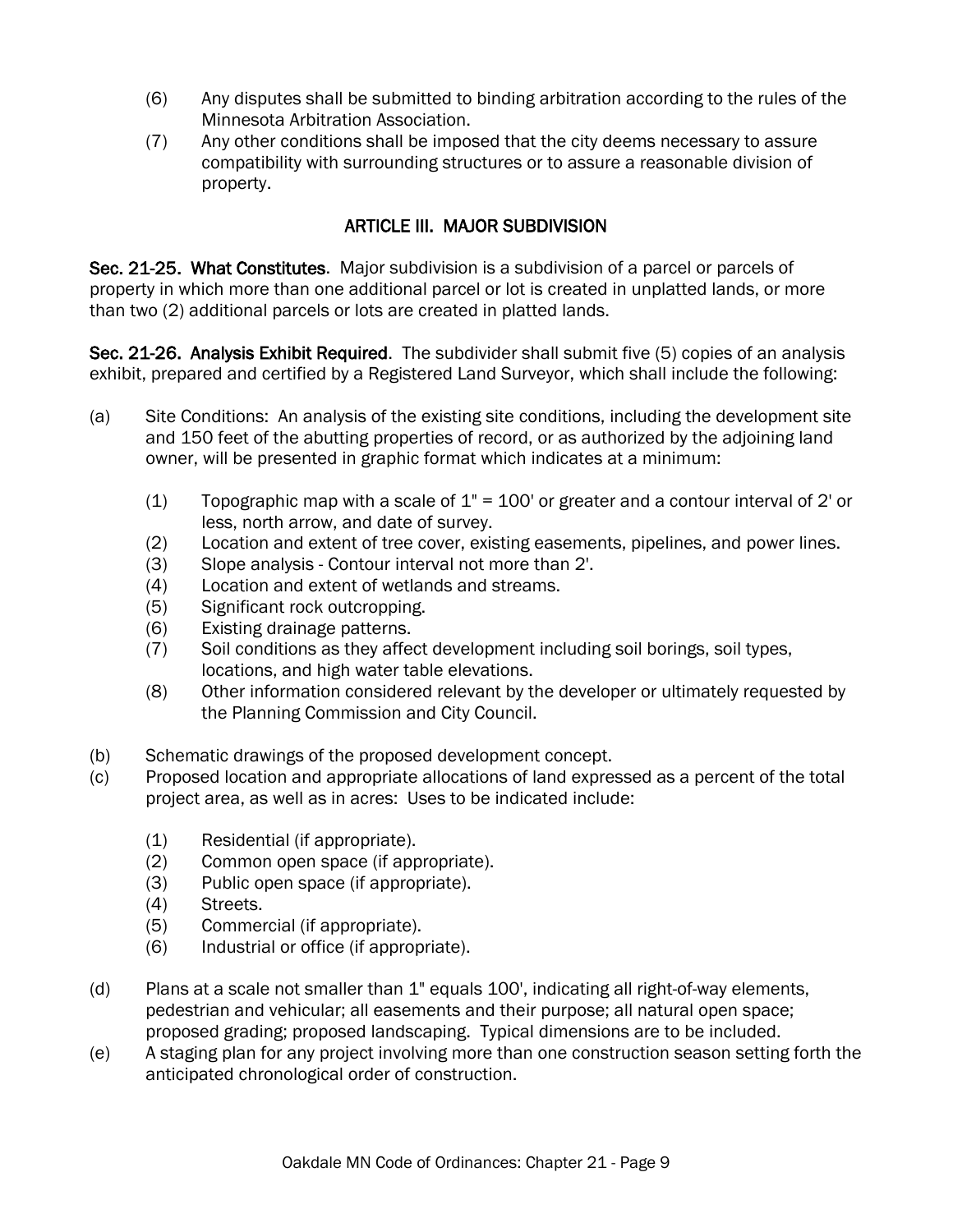Sec. 21-27. Preliminary Plat Required. The developer of a major subdivision shall submit twelve (12) copies of a preliminary plat that shall include the following:

- (a) Name and address of: Owner. Developer. Site planner. Registered land surveyor. Registered civil engineer. Property owners within 500' of the boundary of the plat.
- (b) Legal descriptions of property, the acreage of the proposed subdivision, date of preparation, and north arrow.
- (c) Proposed construction grading plan with contour interval not more than 2' indicating areas of erosion control and methods. The construction-grading plan shall include an erosion control plan prepared in compliance with the Standards of the National Pollution Discharge Elimination System General Permit to Discharge Storm water Associated with Construction Activity MNR100001, as issued by the Minnesota Pollution Control Agency, dated August 1, 2013.
- (d) Proposed final grading plan, with contour interval not more than 2'. The final grading plan shall indicate block grading types, lot grading types, and minimum basement elevation for each block as determined by the high water table and as described in the Land Planning Data Sheet Handbook 4140.3, prepared by the U.S. Department of Housing and Urban Development, dated April 1973.
- (e) Existing watermains, storm and sanitary sewer, with invert elevations to a distance of 100' beyond the plat.
- (f) Preliminary street and utilities plans indicating placement of water, sanitary and storm sewers.
- (g) Lot and block arrangement and numbering system.
- (h) Proposed name of subdivision (which shall not duplicate nor be similar in pronunciation to the name of any plat theretofore recorded in the county wherein land is situated.
- (i) The boundary of the proposed subdivision with angle and/or bearings and distances that are close within a tolerance of one foot in 7,500'.
- (j) If the preliminary plat is a re-arrangement or a replat of any plat of record, lot and block arrangement of the original plat, its original name and all roadways of said plat, its original name and all roadways of said plat shall be shown by dotted or dashed lines.
- (k) The location of existing streets, property lines, easements, water bodies, streams and other pertinent features within 100' of the boundary of the tract.

Sec. 21-28. Submission Requirements for Preliminary Plat. The preliminary plat submission consists of information that depicts the proponent's development concept and site plan. Furthermore, it includes supportive data that relates the existing conditions to a proposed plan. Analysis of these exhibits determines the quality of and adequacy of the site plan and engineering feasibility. In the event that a proponent has already submitted material required in other ordinances, such as the PUD ordinance, that is identical to submittals identified in this article, a re-submittal is not required. The information will consist of five (5) copies of the analysis exhibits and twelve (12) copies of the preliminary plat.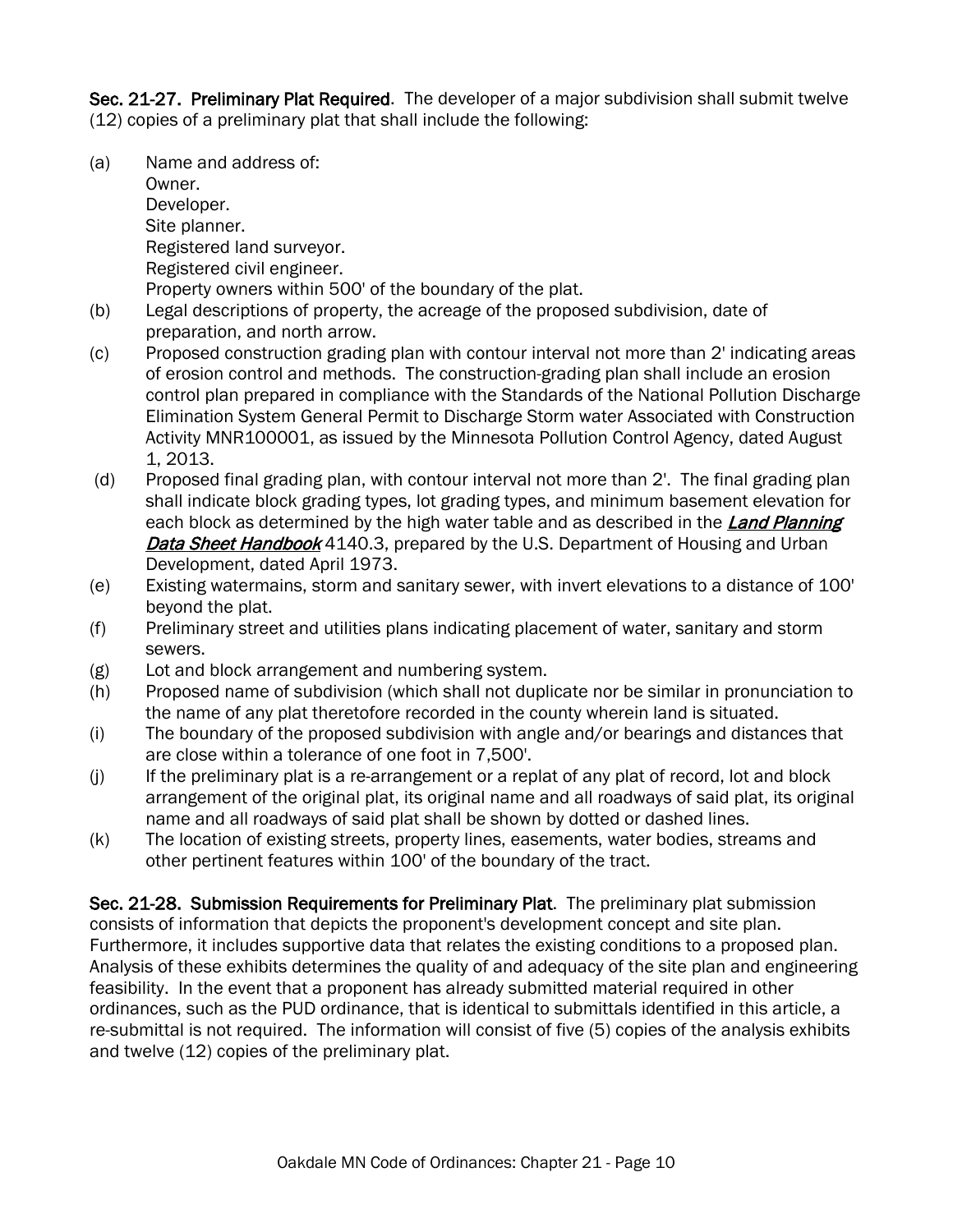## Sec. 21-29. Development Design Requirements.

## (A) CIRCULATION

(1) General. The arrangement, character, extent, width, and location of all streets and pedestrian ways shall be considered in their relation to existing and planned streets and pedestrian ways; to reasonable circulation to traffic; to topographic conditions; to run-off of storm water; to public convenience and safety; and to the proposed uses of the land to be served by such streets and pedestrian ways. Any development that contains arterial streets, or abuts existing or proposed arterial streets, shall conform to the community comprehensive plan and the official map as to general right-of-way location.

#### (2) Streets.

(a) Street width and pavement design shall be a function of the projected traffic volume and parking demand on the proposed street. The minimum street width, as measured from inside face of curb to curb, shall be as provided in the following table unless the City Council determines that a greater width is required to meet anticipated parking demand.

All streets shall be provided with a three (3) foot lift of select granular material prior to pavement construction. Substitution of materials for the select granular material may be allowed at the discretion of the Public Works Director/City Engineer. All streets shall be provided with concrete curb and gutter, Minnesota Department of Transportation Design B618, or Minnesota Department of Transportation Design D412, at the discretion of the Public Works Director/City Engineer.

Pavement design shall consist of placement of four (4) inches of Class 5 gravel base,  $1-\frac{1}{2}$  inches of bituminous base and  $1-\frac{1}{2}$ " of bituminous wearing course, unless the following table requires a greater thickness.

| <b>Project Maximum</b> |                          |              |          |              |                          | Design      |
|------------------------|--------------------------|--------------|----------|--------------|--------------------------|-------------|
| <b>Traffic Volume</b>  | <b>Street</b>            | Parking      | Allowed* | Parking      | Prohibited*              | Load Limits |
| Vehicle Per Day        | Classification           | Right-of-way | Pavement | Right-of-way | Pavement                 |             |
| N/A                    | Cul-de-sac               | 50 feet      | 28 feet  | 44 feet      | 24 feet                  | 5           |
| Up to 2000             | Local                    | 50 feet      | 28 feet  | 44 feet      | 24 feet                  | 7           |
| 2000-3000              | Local                    | 60 feet      | 32 feet  | 50 feet      | 28 feet                  |             |
| 5,000                  | Industrial/              | 60 feet      | 44 feet  | 60 feet      | 36 feet                  | 9           |
|                        | Commercial               |              |          |              |                          |             |
| 10,000                 | Collector                | 60-80 feet   | 44 feet  | 60-80 feet   | 32-52 feet               | 9           |
| 20,000                 | Minor                    | N/A          | N/A      | 100 feet     | $\overline{52}$ -74 feet | 9           |
| Over 20,000            | Principal Arterial   N/A |              | N/A      | 200-400      | Variable                 | 9           |
|                        |                          |              |          | feet         |                          |             |

#### SUBDIVISION STREET STANDARDS

\* Drainage and Utility easements having a minimum width of ten feet shall be dedicated along all street right-of-ways.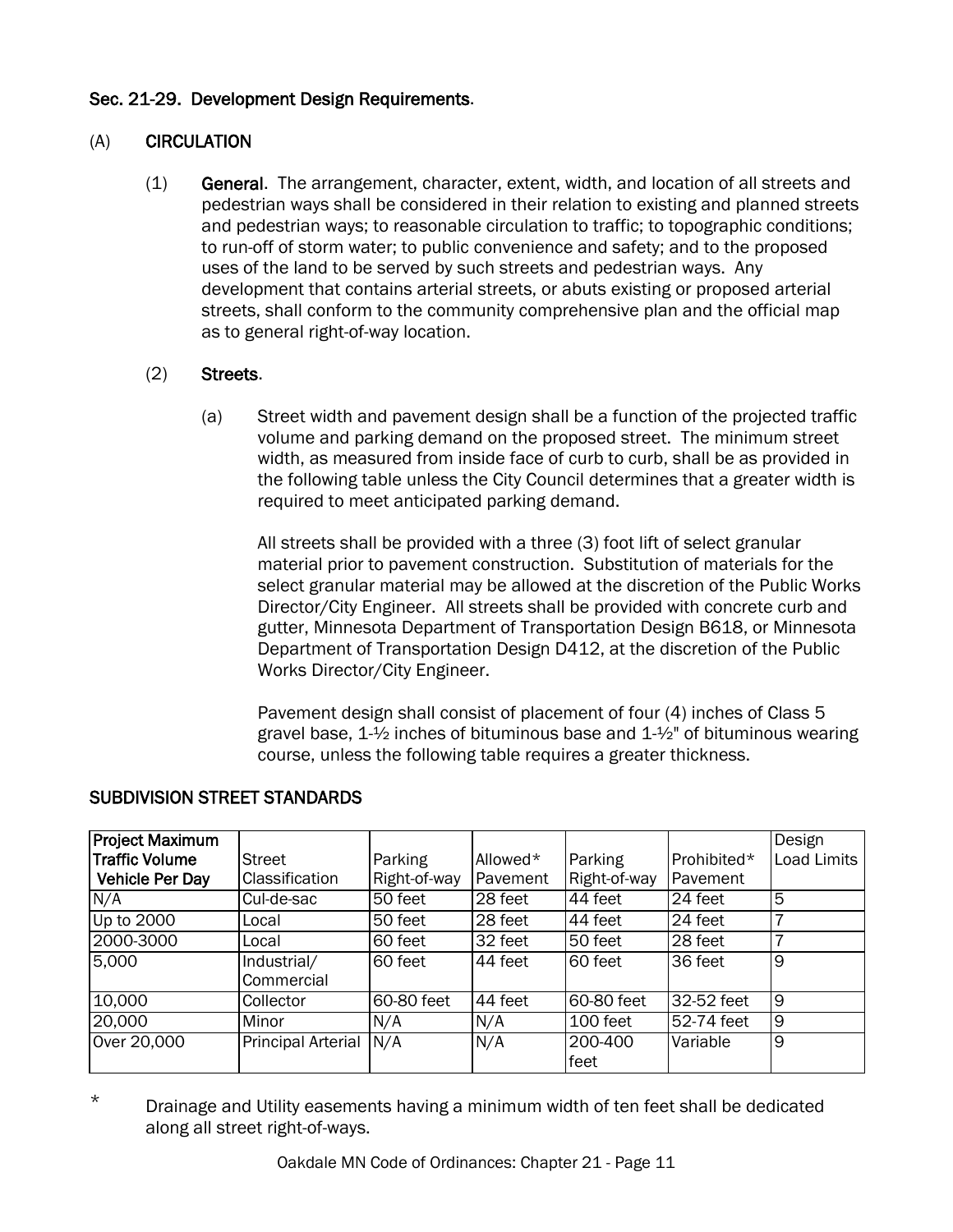- (b) Intersection. Insofar as practical, streets shall intersect at right angles, and no street shall intersect at less than seventy-five (75) degrees.
- (c) Deflections. When intersecting centerline tangents deflect from each other at only one point by more than ten (10) degrees they shall be connected by a curve with a radius that provides for a fifteen (15) mile per hour, thirty (30) mile per hour, and forty (40) mile per hour design speed for local, collector, and arterial streets, respectively.
- (d) Gradients. All centerline gradients shall be at least 0.5 percent and shall not, except in unique circumstances exceed the following:

| Arterial, industrial and collector streets | 6 percent  |
|--------------------------------------------|------------|
| Local and cul-de-sac streets               | 10 percent |

- (e) Vertical curves. Different connecting street gradients shall be connected with vertical curves. Minimum length in feet of these curves shall be determined for the respective design speeds in table set out above utilizing Minnesota Highway Department standards.
- (f) Street jogs. Local street jogs with centerline offsets of less than one hundred fifty (150) feet shall be avoided.
- (g) Access to arterials. Residential driveway access to principal and minor arterials is prohibited.
- (h) Access to small tracts. In the platting of small tracts of land fronting on arterials where there is no convenient access to existing entrances to such arterials and where access to such arterial from such plat would be closer than one-fourth (1/4) mile from an existing point of access, every effort shall be made for the connection of roads to neighboring land. As the neighboring land is platted and developed, and access to the arterial becomes possible at a preferred location, direct access to the arterial shall be prohibited.
- (i) Continuation of streets. Where necessary or convenient for efficient circulation, continuation of streets into or through a new subdivision from existing or proposed street may be required.
- (j) Private streets. No private street shall be allowed unless:
	- (i) An approved association (see Chapter 25) or organization, approved by the City Council, capable of providing snow removal service and street maintenance has been established;
	- (ii) Design standards relative to pavement width as outlined in this section are satisfied; and
	- (iii) The street is classified as a cul-de-sac or local.
- (k) Cul-de-sacs. Shall have a radius of 50 feet at the property lines and 45 feet at the curb line. Length may not exceed 300 feet. Center islands are not allowed. Proposal must conform to city's plan for major streets and provides connections to existing streets and adequate access to adjacent properties. Adequate looping of utilities provided as determined by the Public Works Director/City Engineer.

#### (3) Pedestrian Ways: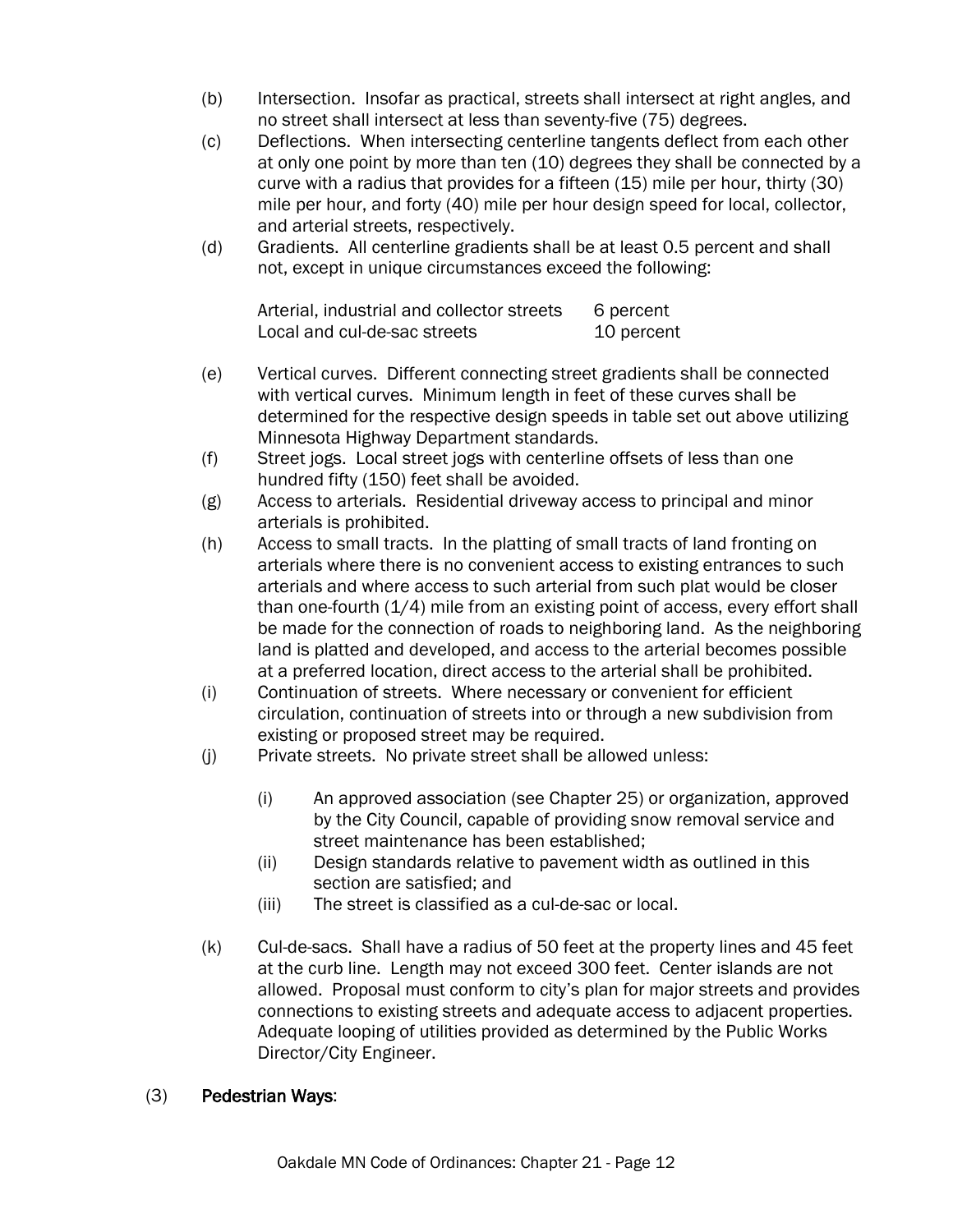- (a) Pedestrian ways shall be provided with a smooth, hard surface and shall have a minimum width of four (4) feet.
- (b) Where possible, pedestrian ways shall not lie immediately parallel and adjacent to the streets. Where such layout is necessary separation between curb and sidewalk shall be four (4) feet.
- (c) Where necessary or convenient for efficient circulation, continuation of pedestrian ways into and through a proposed development from existing or proposed pedestrian ways may be required.

## (B) EASEMENTS

- (1) Utilities. Easements of at least twenty (20) feet in width centered on rear or other lot lines shall be provided for utilities where necessary. They shall have continuity of alignment from block to block.
- (2) Drainage. Easements shall be provided along each side of the centerline of any watercourse or drainage channel, as designated by the City Council, to a width sufficient to provide proper maintenance and protection and to provide for proper storm water run-off and installation and maintenance of storm sewers.
- (3) Access.
	- (a) Appropriate access easements for the purpose of maintaining underground utilities in the proposed development shall be provided in accordance with the Public Works Director/City Engineer. Where appropriate, due to topographic conditions, utilities may be placed in locations other than public street right-of-way, as long as appropriate easements are conveyed through the plat. Landscaping plans must respect said easements to minimize service problems in the future.
	- (b) Where appropriate, public access easements for the pedestrian path system within a PUD may be required.
- (C) LOTS. Lot size, location and arrangement shall be consistent with the applicable requirements of the city zoning, PUD, and mobile home park ordinances.
- (D) DRAINAGE. The drainage plan (grading plan) shall utilize natural drainage ways to maximum feasible degree. Lots shall be laid out so as to provide drainage away from all buildings and individual lot drainage shall be coordinated with the general storm drainage pattern for the area. A 2% minimum grade shall be provided away from building pads and along drainage swales. Drainage shall be designated so as to avoid concentration of storm drainage water from any lot to or through adjacent lots. Storm water facilities shall meet the design criteria of Appendix C of the Oakdale Surface Water Management Plan. On site retention and infiltration of storm water shall be required unless off-site the watershed district and/or the Public Works Director/City Engineer approve disposal of storm water. Whenever off-site disposal of all or any portion of storm water is approved, the developer shall be required to contribute to the city's Surface Water Management Fund an amount as determined by the City Council.
- (E) WETLANDS/STORM WATER PONDS. Wetlands and storm water ponding areas reflected in the Oakdale Surface Water Management Plan (SWMP) shall be platted as outlots to be deeded to the city. The outlots shall be sized to encompass the delineated wetland/ponding area limits, plus buffers as noted in Appendix C of the Oakdale Surface Water Management Plan.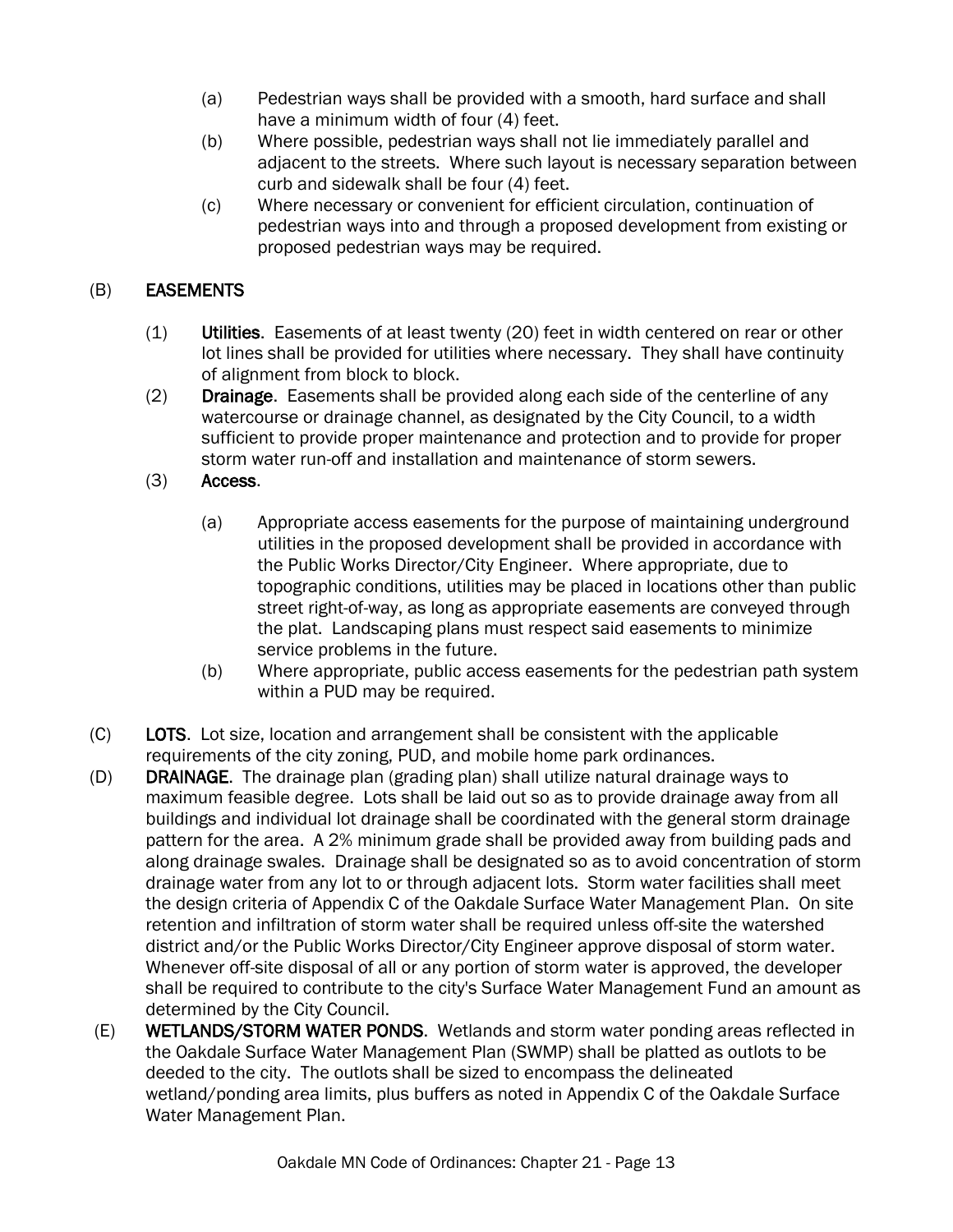- (F) LOT REMNANTS. There shall be no remnants; all land shall be accounted for as:
	- (1) A usable, approved lot capable of having a dwelling unit constructed on it in compliance with all the applicable provisions of the ordinances of the city; or
	- (2) Common open space to be maintained by an approved landowner association; or
	- (3) Dedicated and accepted public open space.
	- (4) Dedicated and accepted wetland/surface water ponding areas.

## Sec. 21-30. Procedure for Preliminary Plat Approval.

- (a) Prior to preparation of a preliminary plat, it is suggested that the subdivider have a preliminary discussion with the Community Development Director and Public Works Director/City Engineer.
- (b) The proponent shall submit to the city office the appropriate exhibits as required in Section 21-16.
- (c) The proponent shall pay to the city at the time of application a base fee and deposit as determined by the City Council. The base fee and deposit will be used by the city for the payment of city and consultant fees associated with the plat review, including assessment splits. Any amount over the base fee not expended by the city will be refunded within thirty (30) days following final plat approval. The subdivider will reimburse the city for any deficits caused if the amount actually expended for consultant fees exceeds the base fee plus deposit.
- (d) The City Administrator shall refer one set of the analysis exhibit to the Public Works Director/City Engineer, one set to the Community Development Director, one set to the watershed district, and one set to the Planning Commission. One set shall be retained by the Administrator for review by the City Council, and made a part of the permanent record.
- (e) The City Administrator will refer one copy (each) of the preliminary plat drawing to the Community Development Director, Public Works Director/City Engineer, watershed district, Building Inspector, City Attorney and Planning Commission. The City Council and the Planning Commission each will be referred twelve (12) plus one reduced copy of the preliminary plat drawing.
- (f) Staff reports from the Community Development Director and Public Works Director/City Engineer must be available to the Planning Commission within fifteen (15) days from the date of application for subdivision. Staff reports from the City Attorney, Building Official, and watershed district shall be available to the Planning Commission within forty-five (45) days from the date of application for subdivisions.
- (g) The Administrator shall, upon receipt of the plat and application, refer two (2) copies of the plat to the County Planning Coordinator. If the proposed subdivision abuts any state or federal trunk highway, the Administrator shall also refer one copy to the Minnesota District Highway Headquarters for review as required by State law. If it adjoins a public body of water, one copy shall be referred to the State Commissioner of Natural Resources for review. The Public Works Director/City Engineer, County Planning Coordinator, and the District Highway Engineer, if appropriate, shall within fifteen (15) days, submit reports to the Planning Commission expressing recommendations for approval, disapproval, or revisions. If no report is received within fifteen (15) days, the Planning Commission will assume that there are no objections to the plan as submitted.
- (h) The Planning Commission shall review the preliminary plat and a report shall be made to the City Council within forty-five (45) days after their initial review of the plat.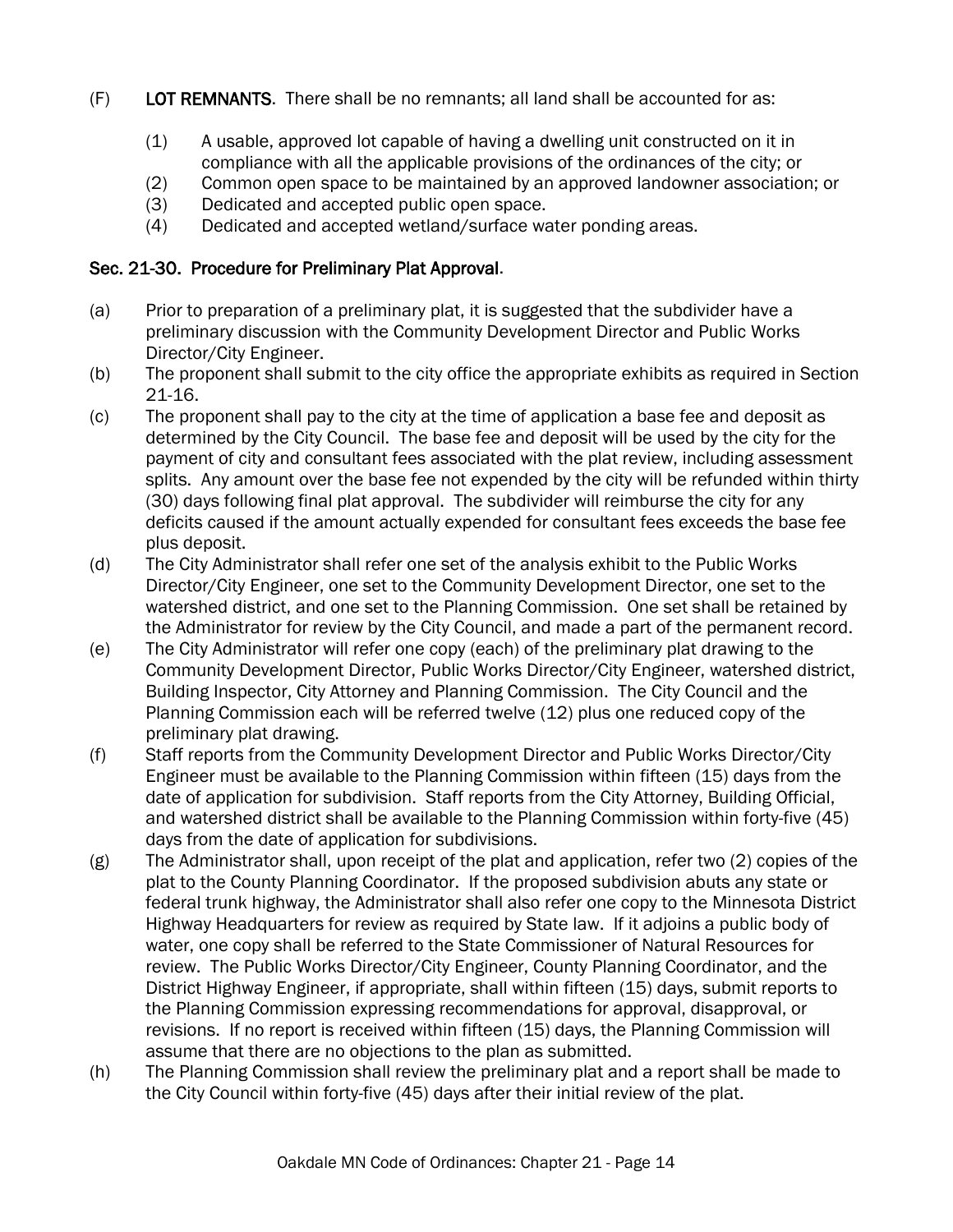(i) The City Council shall hold a public hearing on the proposed preliminary plat and shall have notice of such hearing published in the official newspaper at least ten (10) days prior to the hearing. The City Administrator shall notify all owners of property adjacent to the area being subdivided by mail. The City Council shall act on the preliminary plat within thirty (30) days of the date on which it was acted upon by the Planning Commission. Approval of the preliminary plat is tentative, only involving merely the general acceptability of the layout; subsequent approval will be required of the engineering proposals pertaining to water supply, storm drainage, sewerage and sewage disposal, gas and electric service, grading, gradients, roadway widths and the surfacing of streets. If the preliminary plat is not approved by the City Council, the reasons for such action shall be recorded in the proceedings of the City Council and transmitted to the applicant.

Sec. 21-31. Assessment Splits. In the event a tract of land against which an assessment has been levied is thereafter divided or subdivided by plat or otherwise, the City Council may on application of the owner of any part of the tract or on it own motion, equitably apportion among the various lots or parcels in the tract all the installments of the assessments against the tract remaining unpaid and not then due, if it determines that such apportionment will not materially impair the collection of the unpaid balance of the original assessment against the tract.

Sec. 21-32. Improvements Required. Prior to the approval of a final plat by the City Council, the proponent shall have agreed in the manner set forth below to install in conformity with construction plans approved by the Public Works Director/City Engineer and in conformity with all applicable standards and ordinances of the city, the improvements on the site, as described in this section.

- (a) Monuments. Monuments of a permanent character as required by Section 505-02, Minnesota Statutes, shall be placed at each corner or angle point on the outside boundary of each subdivision at the time of recording the plat, or prior to grading activities, whichever is earlier. After grading curbing is completed, permanent iron monuments shall be placed at each lot corner, each block corner and angle point. The Public Works Director/City Engineer may vary the time of placing the interior monuments if a written request explaining the reason for not placing the monuments after grading curbing is completed is presented to the Public Works Director/City Engineer.
- (b) Streets. All streets shall have an adequate sub-base and shall be improved with an allweather permanent surface in accordance with the design standards specified by the Minnesota Highway Department specifications for highway construction on file in the office of the Public Works Director/City Engineer.
- (c) Curb and Gutter. A concrete curb and gutter shall be installed on both sides of each street dedicated in the plan according to design standards on file in the office of the Public Works Director/City Engineer.
- (d) Water Supply. Where feasible, watermains shall be provided to serve the subdivision by extension of an existing city system. Service connections shall be stubbed into the property line.
- (e) Sewage Disposal. Where feasible, sanitary sewer mains and service connections shall be installed to serve all lots in the subdivision and shall be connected to the public system.
- (f) Drainage. The grade and drainage requirements for each subdivision shall be in conformance with Appendix C of the Oakdale Surface Water Management Plan. Every plat presented for final approval shall be accompanied by a certificate of a registered engineer or registered land surveyor by a certificate of a registered engineer that the grade and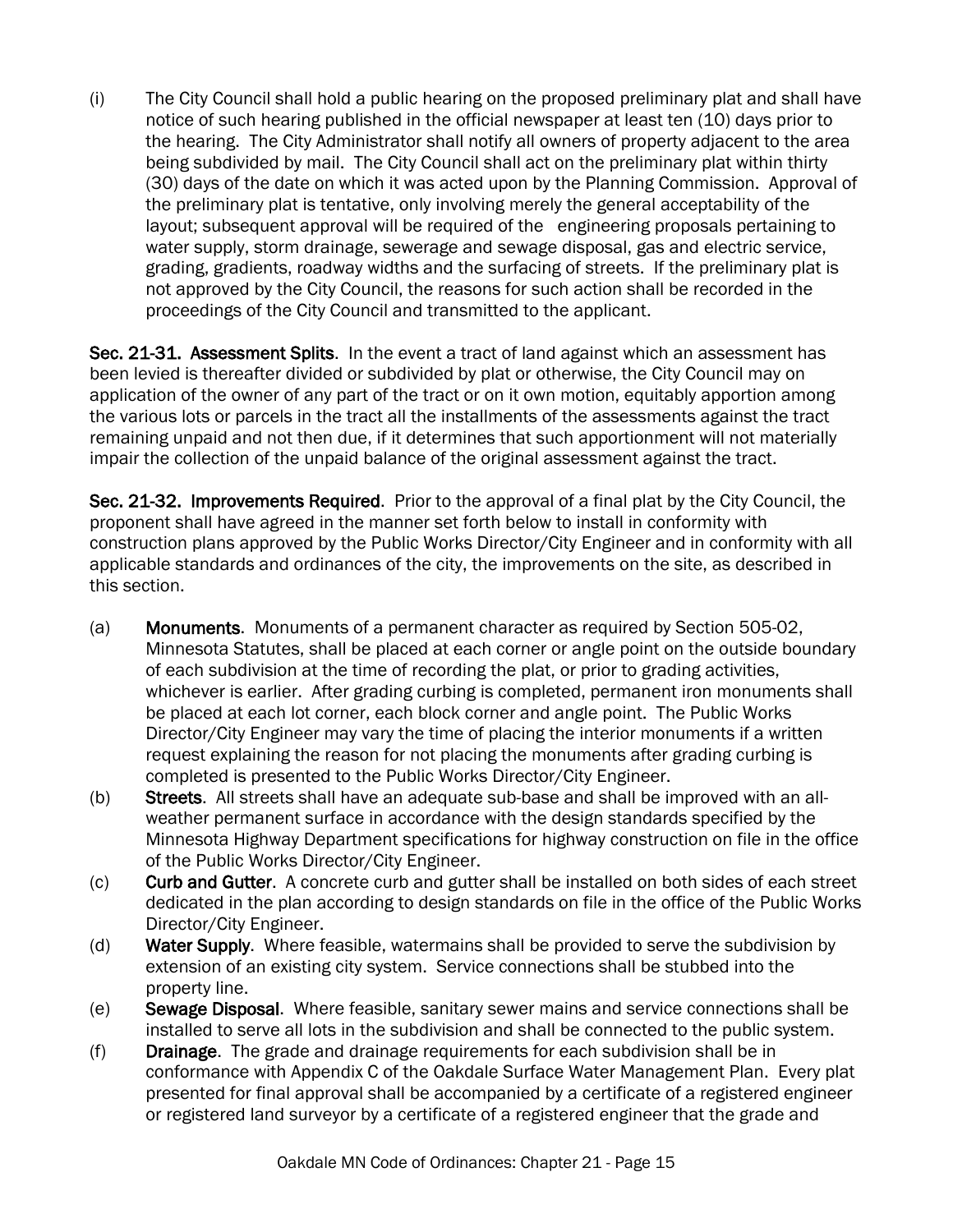drainage requirements have been met pad elevations, corner pin elevations, permanent erosion control measures, emergency overflow swales will be established. The developer shall certify, to the best of their knowledge, that all appropriate and necessary agency permit applications have been submitted, and wetland activities will meet the requirements mandated by all agencies.

No building permits will be issued within the plat until the preliminary grading of the drainage ways within the plat has been completed, unless in the opinion of the Public Works Director/City Engineer, the issuance of a building permit(s) will not adversely affect the drainage way or cause drainage problems within the plat.

- (g) Plant Material. Plant material shall be planted in conformance with the approved landscaping plan, as required in PUDs, commercial, industrial, and office park developments. In non-PUD residential subdivisions, plant material shall be planted in conformance with an approved planting plan for public rights-of-way.
- (h) Public Utilities. All utility lines for telephone, cable television, street lights, electrical service and gas service shall be placed underground in the street right- of-way or easement. Allowances shall be made for appurtenances and associated equipment such as surface mounted transformers, pedestal mounted terminal boxes and meter cabinets. A permit must be obtained from the Public Works Director/City Engineer prior to utility installation.
- (i) Street Lights and Signs. Streetlights and signs shall be installed in accordance with specifications adopted by the City Council from time to time and filed with the Building Official.

## Sec. 21-33. Procedure for Final Plat.

- (a) Unless an extension of time is requested by the subdivider and granted by the City Council, the subdivider shall submit to the City Administrator within twelve (12) months, following approval of the preliminary plat: Five (5) copies and a reproducible copy of the final plat. This final plat shall incorporate all changes required by the City Council. Otherwise, it shall conform to the preliminary plat. The final plat may constitute only that portion of the preliminary plat that the subdivider proposes to record and develop at the time. If the final plat is not submitted within twelve (12) months, the approval of the preliminary plat shall be considered void. An extension of the preliminary plat may be approved by the City Council and be valid for up to six (6) months.
- (b) The City Administrator shall refer one copy of the final plat to the Public Works Director/City Engineer who shall submit a report to the City Administrator within fifteen (15) days after receiving the final plat. The Public Works Director/City Engineer will report as to whether or not the final plat conforms to the preliminary plat previously approved.
- (c) The City Council will act on the final plat within forty-five (45) days of the date on which it was filed with the Administrator.
- (d) If the final plat is approved by the City Council, the subdivider shall record it with the County Recorder Register of Deeds within one (1) year after the date of approval. If the final plat is not recorded signed by the City within one year, approval shall be considered void.
- (e) Data required for the plat: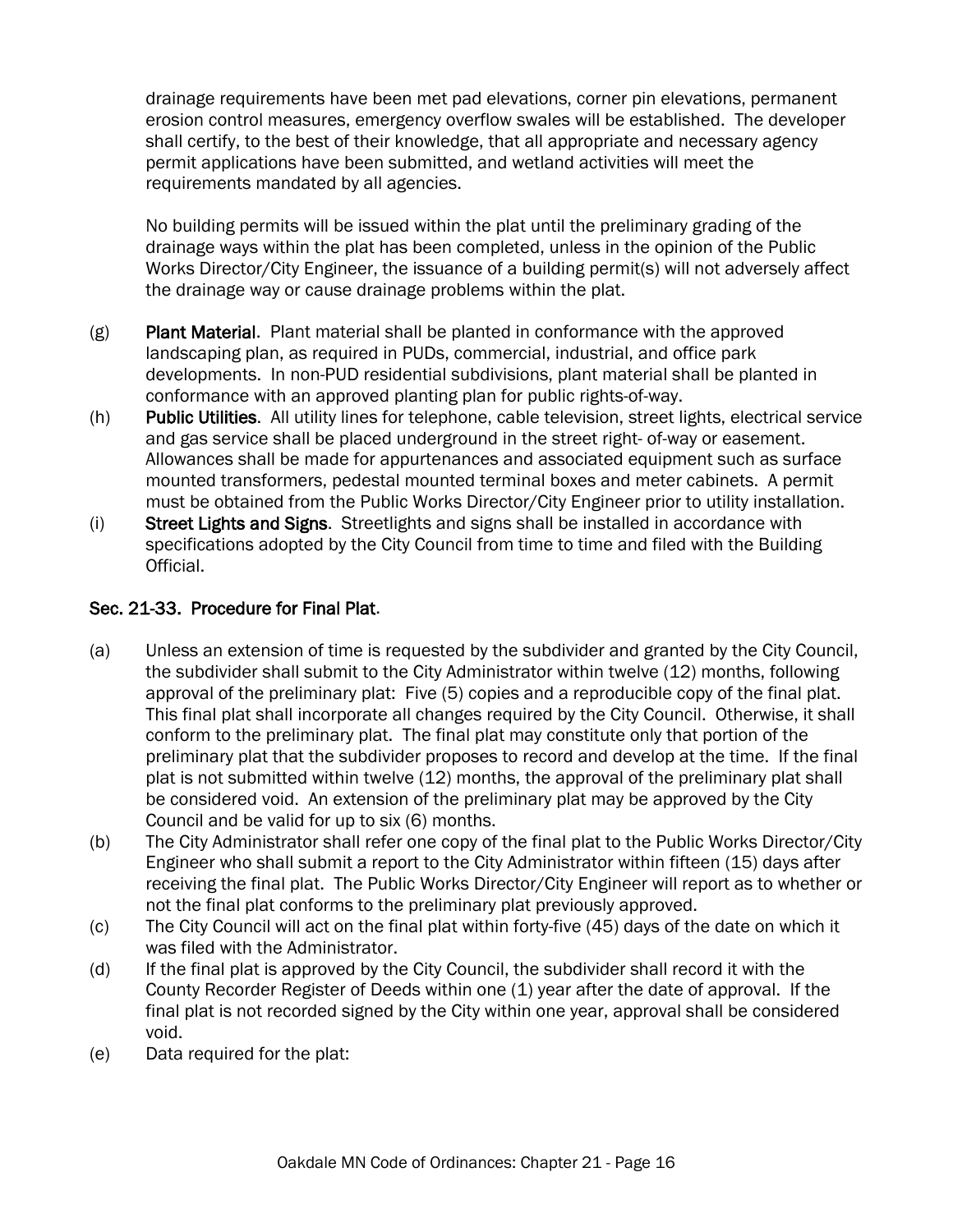| (1) |                            | The plat shall be prepared by a land surveyor who is registered in the State of<br>Minnesota and shall comply with the provisions of Minnesota state statutes and of                                                                                                           |        |  |  |  |  |  |  |
|-----|----------------------------|--------------------------------------------------------------------------------------------------------------------------------------------------------------------------------------------------------------------------------------------------------------------------------|--------|--|--|--|--|--|--|
| (2) |                            | these regulations.<br>Form for approval, by signature, of county officials concerned with the recording of<br>the plat.                                                                                                                                                        |        |  |  |  |  |  |  |
|     | 1.                         | Checked and approved this ______ day of _______________________, 20___.                                                                                                                                                                                                        |        |  |  |  |  |  |  |
|     | Washington County Surveyor |                                                                                                                                                                                                                                                                                |        |  |  |  |  |  |  |
|     | 2.                         | No delinquent taxes and transfer entered this __ day of _________, 20___.                                                                                                                                                                                                      |        |  |  |  |  |  |  |
|     |                            |                                                                                                                                                                                                                                                                                | Deputy |  |  |  |  |  |  |
| 2A. |                            | Document Number ________________________                                                                                                                                                                                                                                       |        |  |  |  |  |  |  |
| 2B. |                            | If property being platted is in the Torrens system, use the following number:<br>Document number _________________                                                                                                                                                             |        |  |  |  |  |  |  |
|     |                            | I hereby certify this instrument was filed in the office of the Register of Titles for record on<br>this ______ day of _____________, 20____, at __M., and was duly recorded in Book _____<br>of $\frac{1}{\sqrt{1-\frac{1}{2}}}\$ on page $\frac{1}{\sqrt{1-\frac{1}{2}}}\$ . |        |  |  |  |  |  |  |
|     |                            | Register of Title, Washington County                                                                                                                                                                                                                                           |        |  |  |  |  |  |  |
|     |                            | Form approval of the city.                                                                                                                                                                                                                                                     |        |  |  |  |  |  |  |
|     |                            | Approved by the City of Oakdale, Minnesota, this ____ day of _____________, 20___.                                                                                                                                                                                             |        |  |  |  |  |  |  |
|     |                            | <b>Clerk</b>                                                                                                                                                                                                                                                                   |        |  |  |  |  |  |  |
|     |                            | Every plat presented for final approval shall be accompanied by a certificate of a registered<br>engineer that the grade and drainage requirements, nad elevations, corner nin elevations                                                                                      |        |  |  |  |  |  |  |

engineer that the grade and drainage requirements, pad elevations, corner pin elevations, permanent erosion control measures, and emergency overflow swales will be established. The developer shall certify that all wetland activities will meet the requirements mandated by all agencies.

## ARTICLE IV. IMPROVEMENT COSTS AND PROCEDURES

Sec. 21-34. Responsibility for Required Improvements. The required improvements to be furnished and installed by the proponent as described in Article III hereof are to be furnished and installed at the sole expense of the proponent and at no expense to the city, provided, however, that in the case of an improvement, the cost of which would be assessed only in part to the improved property and the remaining cost paid out of general tax levy, the City Council may in a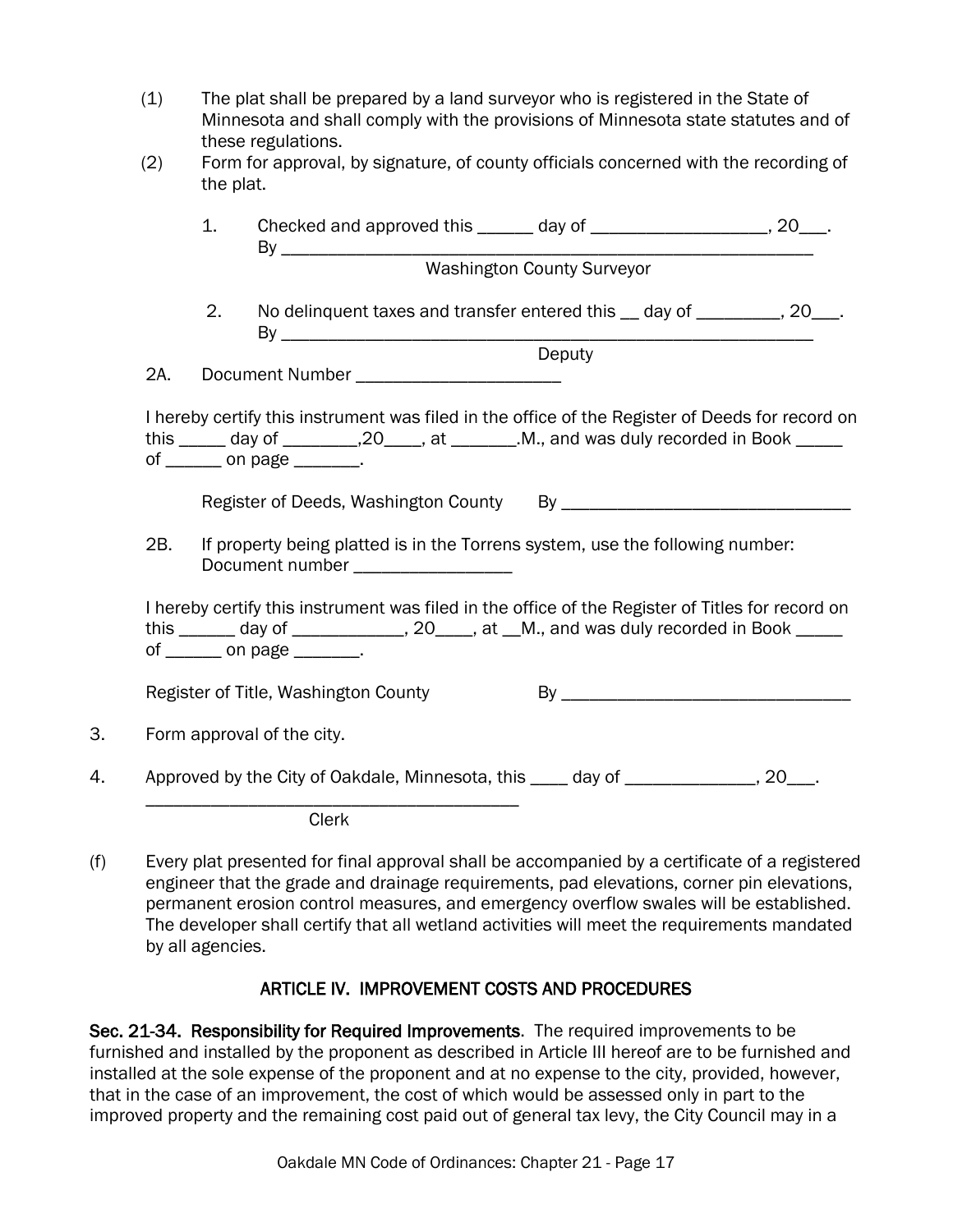city/developer agreement as hereafter set out, make provision for payment of a portion of the cost by the proponent and the remaining portion of the cost by the city.

Sec. 21-35. Responsibility for Requested Improvements. The owner of the property included in a preliminary plat shall enter into a written agreement with the city to provide at the owner's sole expense all improvements required within and to the plat. Such agreements shall be conditioned upon approval of the preliminary plat by the city, shall be in a form approved by the City Council, and shall incorporate plans, drawings and specifications approved in their final form prior to commencement of each improvement.

If the preliminary plat includes a phasing plan, the approval of plans, drawings and specifications for each phase shall satisfy the condition of approval for that phase.

As an alternative to the above, the owner of property included in a preliminary plat may petition the city to install certain improvements required within and/or to the plat. Said petition shall be in accordance with Minnesota Statutes Chapter 429. The City Council may accept a petition and refuse to order the project through the city if in the judgment of the City Council; the property owner should install the improvements. Petitions for complete utility and street improvements must be received by January 15 each year for improvements requested to be installed during that year. Petitions for installation of street improvements requested to be installed during that year. Petitions requesting just utility improvements must be received by April 1 if the utilities are to be installed during that year. Otherwise, the city may refuse to construct said improvements until the following year.

## Sec. 21-36. Responsibility and Financial Guarantees for Improvements by Developer.

Simultaneously with the execution of the city/developer agreement, providing that the developer will construct the required improvements for the plat at the owner's expense, the owner, proponent, or both, as the case may require, shall furnish a corporate completion bond, with good and sufficient sureties thereon, or a cashier's check, escrow account or irrevocable letter of credit in favor of the city in an amount equal to one hundred twenty-five (125) percent of the cost, as estimated by the Public Works Director/City Engineer, of providing and installing all required improvements. Such bond, escrow, or letter of credit shall be in a form approved by the City Attorney, shall be conditioned upon the approval of the final plat and shall be further conditioned as to guarantee the actual completion and installation of such required improvements within a specified period of time from the date of final plat approval. The City Council may waive the financial guarantee requirement if all the following conditions are satisfied:

- 1. Developer has successfully completed previous developments with privately installed improvements within the City of Oakdale or two other municipalities within the Metropolitan Utility Service Area (M.U.S.A.).
- 2. Developer has title to the property by deed or Contract for Deed.
- 3. Developer has no delinquent property taxes or special assessments in the city.
- 4. Developer provides proof of financing which shows the developer to have at least a 25% equity in the project.
- 5. City officials shall not sign the final plat until such time as the improvements are accepted as city improvements.

In order to guarantee and secure the correction of any defect in material or workmanship furnished for such improvements, latent in character, and not discernible at the time of final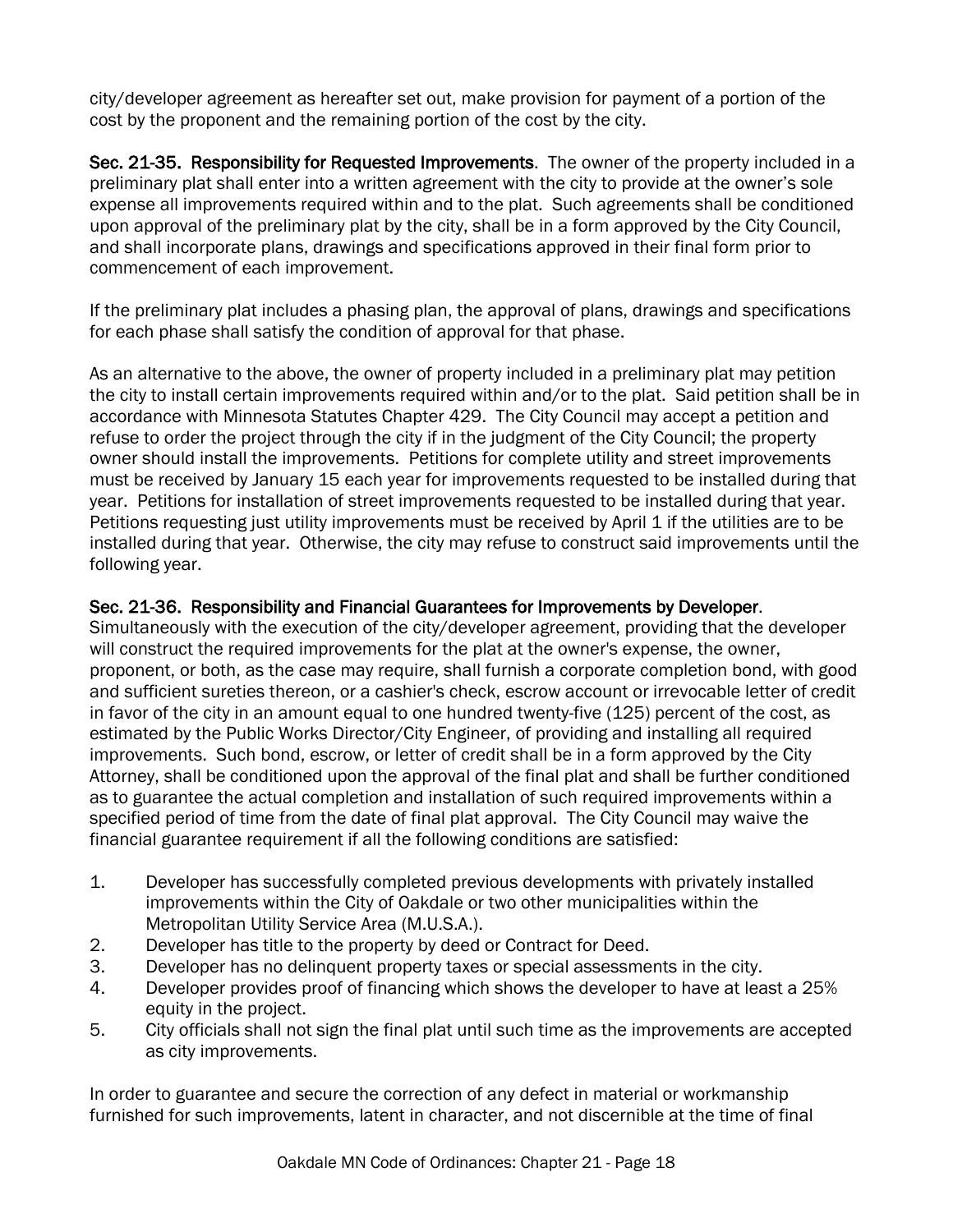inspection or acceptance by the community or any damage to such improvements by reason of the settling of the ground, base or foundation thereof, the city will require that for a period of eighteen (18) months after final acceptance of the required improvements by the city, the proponent shall maintain a bond, escrow account, or irrevocable letter of credit, in the amount of twenty-five (25) percent of the construction cost of the in-place improvements which will be owned and maintained by the city. If during that eighteen (18) month period any such defects develop, the deposit in escrow, bond, or letter of credit, may be applied by the city for any amounts incurred to correct such defects.

The city will pay interest at the rate of five (5) percent per annum on any escrowed funds held by the city as required under this section.

During the course of construction, if the Public Works Director/City Engineer or designee determines that the construction methods or materials are not consistent with the construction specifications, or the erosion control plan, the Public Works Director/City Engineer or designee shall have the right to shut down the project until corrective actions are satisfied. Decisions may be appealed to a Board of Appeals, as follows:

## Board of Appeals

- (a) General. In order to hear and decide appeals of orders, decisions, or determinations made by the Public Works Director/City Engineer relative to the application and interpretation of this section, there shall be and is hereby created, a Board of Appeals consisting of members who are qualified by experience and training to pass upon matters pertaining to grading and engineering, erosion control, wetlands and watersheds, and who are not employees of the jurisdiction. The Public Works Director/City Engineer shall be an ex officio member of and shall act as secretary to said Board but shall have no voting power upon any matter before the Board. The Board of Appeals shall be appointed by the governing body and shall hold office at its pleasure. The Board shall adopt rules of procedure for conducting its business and shall render all decisions and findings in writing to the appellant with a duplicate copy to the Public Works Director/City Engineer.
- (b) Limitations of Authority. The Board of Appeals shall have no authority relative to interpretation of the administrative provisions of this Code nor shall the Board be empowered to waive requirements of this Code.

Sec. 21-37. Plans and Drawings for Improvements by Developers. Engineering plans and drawings for the construction and installation (record asbuilt drawings) of all required improvements shall be prepared at the proponent's expense by a professional engineer registered in the State of Minnesota, shall bear the engineer's seal and shall contain the following data and information:

(a) Plans, details, specifications, and cost estimates for street construction, including a centerline profile and a grade line for each street with a typical cross-section of the roadway. The profile of grade lines shall be shown to 66 a scale of one inch equals fifty (50) feet horizontal, and one inch equals five (5) feet vertical. The plan sheets shall show the original benchmark elevation and location used to determine elevations for the improvements. The record drawings shall reflect elevations at all hydrants, manhole rim and invert locations. Where a proposed street intersects an existing street, a centerline